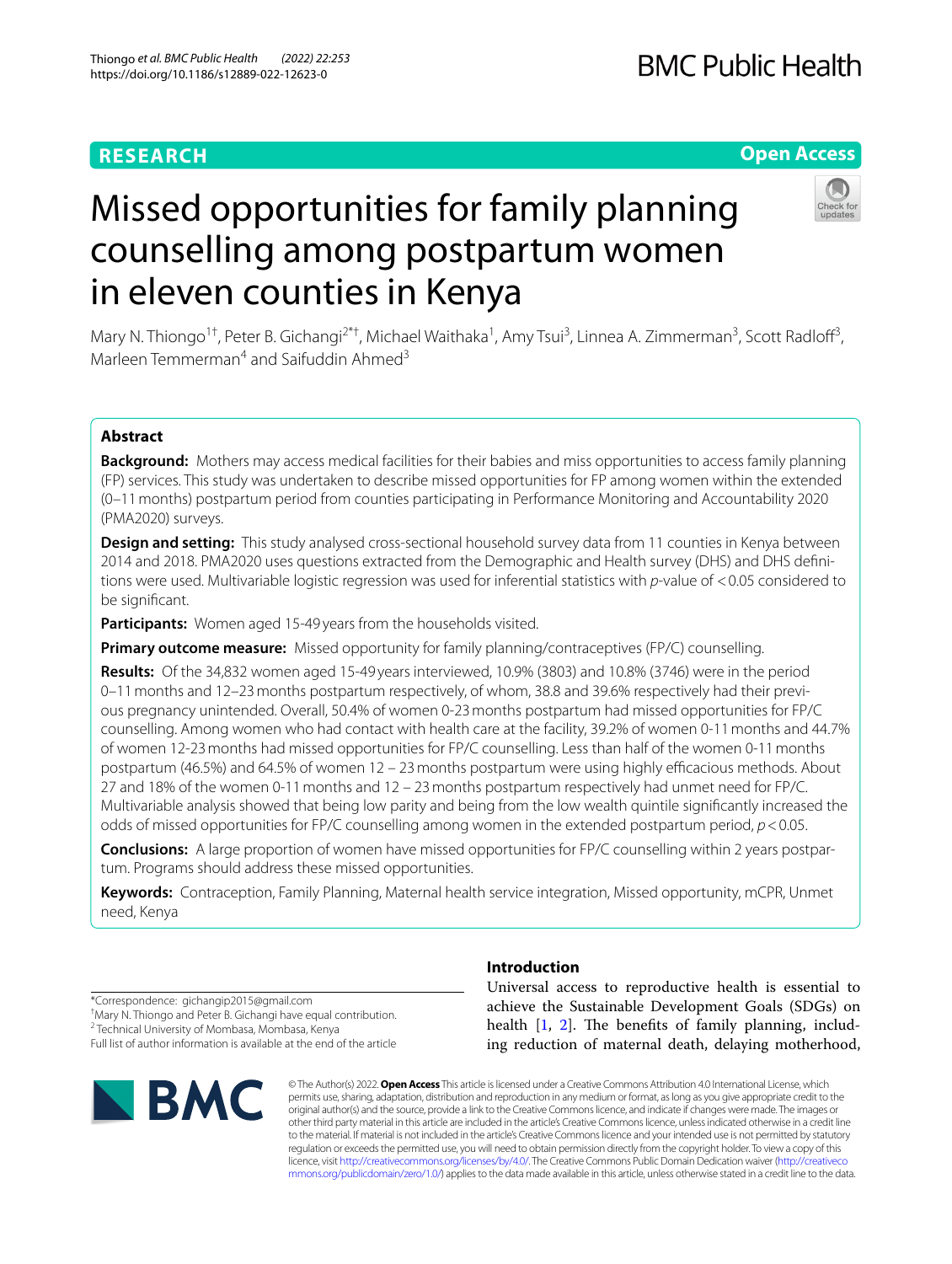avoiding unintended pregnancies and abortions and reduction of mother to child transmission of HIV, accrue to women themselves, their offspring  $[3]$  $[3]$ , and society [[4–](#page-11-3)[6\]](#page-11-4). Some of those benefts result from increasing the proportion of births that are optimally spaced  $[7, 8]$  $[7, 8]$  $[7, 8]$ . The recommended "birth-to-pregnancy interval" or "interpregnancy interval," which is the duration between two consecutive pregnancies [[7,](#page-11-5) [9\]](#page-11-7), is considered to be at least 24 months. There is an increase in maternal, newborn, and child morbidity and in early childhood mortality rates associated with shorter intervals, particularly those less than 18 months  $[10-13]$  $[10-13]$ . Lack of access and use of family planning/contraceptives (FP/C) in the postpartum period often lead to short birth intervals. Provision of quality FP/C services in the postpartum period has the potential to reduce both maternal and childhood mortality and morbidity arising from unsafe abortions and inadequate spacing of births, respectively [\[14](#page-11-10)[–17\]](#page-11-11). Postpartum FP/C is a proxy marker for integration and quality of FP services [[17,](#page-11-11) [18\]](#page-11-12).

While the clinical defnition of the "postpartum" period is 42days after birth, many programs are adopting the extended-postpartum to extend traditional postpartum period up to 1 year after birth [[12](#page-11-13), [14,](#page-11-10) [18](#page-11-12)]. Extended postpartum period is critical in preventing pregnancies and their associated complications. There are several safe and effective FP/C methods that women can use at various points after delivery, such as postpartum intrauterine devices, sterilization (male and female), condoms and emergency contraception, to optimize birth spacing and limiting [\[15](#page-11-14), [18](#page-11-12)].

The postpartum period offers multiple opportunities for healthcare providers to assess, provide or promote FP/C. In 2014, about 61% of all women 15-49years in Kenya delivered in a health facility, 51% of mothers made a postpartum visit and 79% of the children 12-23months received basic vaccines [\[19](#page-11-15)] indicating substantial number of women of reproductive age had the potential to access to services in the postpartum period.

These maternal and newborn health services utilizations are opportunities for women to receive FP/C services during the extended postpartum period [\[17](#page-11-11), [18,](#page-11-12) [20](#page-11-16), [21](#page-11-17)]. A study on integration of FP into non-FP services [\[22\]](#page-12-0) and postpartum FP with maternal, newborn and child health services [[23\]](#page-12-1) found that integration can reduce unmet need and increase uptake of  $FP/C$  services. The estimated prospective postpartum unmet for FP/C among postpartum women within 23 months post-delivery in Kenya is  $57\%$  [[24](#page-12-2)]. There is need therefore to study FP/C use and its determinants among women of reproductive age in Kenya. Performance Monitoring and Accountability 2020 (PMA2020), designed to track performance of Family Planning 2020 (FP2020) commitments by diferent partners, generates FP/C data from households in 11 counties in Kenya. In this paper, we report missed opportunities for FP/C counselling among women within the extended (0–11 months) postpartum period and women 12-23 months post-delivery from a nationally representative counties participating in PMA2020 surveys.

# **Materials and methods Data source**

Nationally representative data collected via Performance Monitoring and Accountability 2020 (PMA2020) surveys in Kenya from 2014 to 2018 was used. PMA2020 conducts surveys every 6 months to 1 year, providing Family Planning 2020 (FP2020), governments, and other stakeholders' frequent information on contraceptive use, demand, and supply that can inform policies and programs and identify areas for improvement. For each round of data collection, a new sample of households is chosen. The EAs were refreshed in 2016 and maintained till 2018. The PMA2020 household and female survey uses a two-stage cluster sample design with residential area (urban and rural) and county as strata to draw a probability sample of households and eligible females (age 15-49years) across eleven counties in Kenya. In the frst stage of sampling eleven of Kenya's 47 counties were selected, using probability proportional to size procedures. Within the counties, clusters or enumeration areas (EAs) were selected proportional to size with urban/rural stratification. The sample of EAs was powered to generate national and urban/rural estimates of all woman modern contraceptive prevalence rates (mCPR) with less than 3% margin of error. A comprehensive description of the survey design is detailed elsewhere [\[25](#page-12-3)]. All study procedures were performed as per the research guidelines and regulations by the Kenyatta National Hospital and University of Nairobi Ethics review committee and National Council for Science, Technology and Innovation.

#### **Study population**

We analysed a subsample of women aged 15–49 years who had a birth in the last  $0 - 11$  months, i.e., women in the extended postpartum period [[12,](#page-11-13) [14](#page-11-10), [18](#page-11-12)] and the results were compared to those for women 12–23 months post-delivery. Since pregnancy is possible within the frst 6 months postpartum and some have experienced menses return within the period [[26](#page-12-4)], the extended postpartum period was further divided into two sub periods: 0–5 months, 6–11 months in some analyses.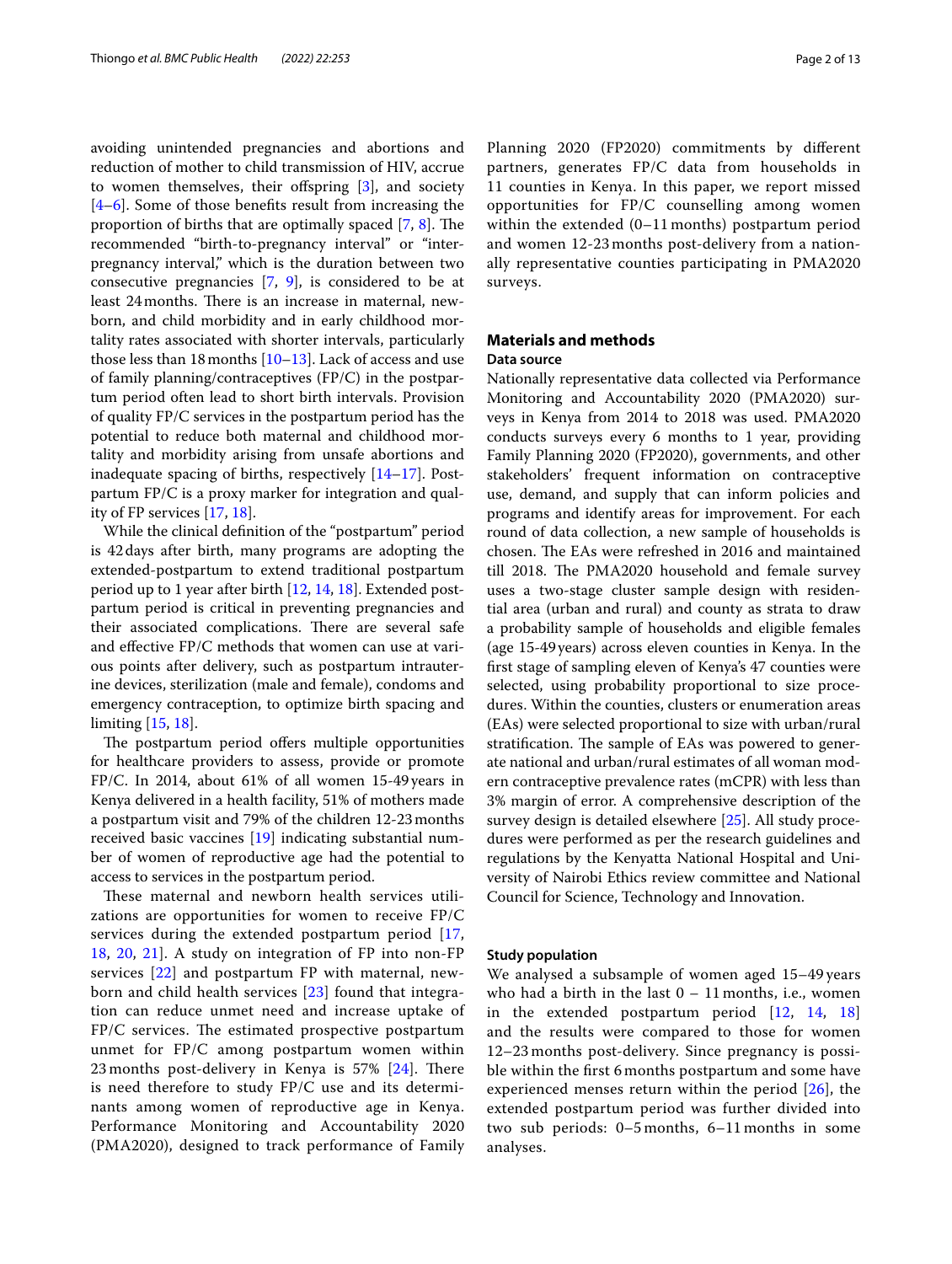# **Study variables** *Dependent variables*

The main outcome of interest was missed opportunity for FP/C counselling at the health facility or both at the facility and at the community. A missed opportunity for FP/C counselling at the facility refers to any contact with a health care worker at the facility by a woman in the postpartum period, which does not result in the person being counselled on FP/C. The overall missed opportunity for FP/C counselling refers to no counselling at all on FP/C either at the facility (for postpartum women who visited a facility in the last 12months) and at the community (for postpartum women who visited a health facility in the last 12months and were not counselled on FP/C as well as those who had not visited a health facility in the last 12months and were not reached for FP/C counselling at the community by health care workers. A flow diagram representing the defnition is shown in the supplemental material Fig. [1](#page-11-18) and Fig. [2](#page-11-18). Other variables that were assessed include demand for FP/C, FP/C use and unmet need for FP/C among postpartum women. Family planning/contraceptive use include the use of modern (Intrauterine devices (IUDs), hormone implants, male and female sterilizations, injectables, contraceptive pills, condoms, diaphragms, spermicidal agents and emergency contraception) as well as traditional (periodic abstinence, withdrawal and other folkloric methods) FP/C methods. Unmet need for FP/C was defned as the percentage of fertile, sexually active women ages 15–49 who were not using contraception and did not wish to become pregnant at all (unmet need for limiting) or within the next 2 years (unmet need for spacing)). Women were considered to have a demand for FP/C if they wanted to delay, space or limit childbearing.

# *Independent variables*

Analyses in this study were stratifed by woman's age (15-19, 20-24, 25-29, 30-34, 35-39, 40-44, 45-49 years); wealth quintiles, based on the asset index included in the national survey datasets (lowest, lower, middle, higher and the highest wealth quintiles); marital status (never married, married or in union, widowed/divorced/separated); level of education (none, primary, technical/vocational, secondary or higher); area of residence (urban or rural) and parity (No children, 1 or 2 children, 3 or 4 children, 5 or more children). Other important covariates considered in this analysis include county of residence and round of data collection.

# **Data analysis**

Descriptive statistics including percentage, means, medians and standard deviation were computed. Means were compared using t-tests while Chi-square tests were used to measure the association between the factors and outcome variables. To study the covariates of missed opportunity for FP/C, bivariate and multivariable logistic regressionanalysis was applied using enter method to calculate the odds ratio (OR) and adjusted oddsratio (aOR) of missed opportunity for  $FP/C$ . The complex survey design and weights (individual sampling weights for women) were taken into account during the analysis. STATA 15.0 statistical software was used for all analyses (Stata Corporation, College Station, TX, USA). *P*<0.05 was considered signifcant.

# **Results**

From 2014 to 2018, a total of 34,832 women aged 15-49 years were interviewed. The response rate was between 97.0 and 99.0% for all the rounds. Table [1](#page-3-0) shows the sociodemographic characteristics of all women who participated in the PMA surveys as well as women 0-11 and 12-23months post-delivery. Overall, the majority (58.4%) of the respondents were between the ages 15 and 29years. About a third (31.9%) had never been married, 64.6% were from rural areas while 4.3% had no formal education. About a third of the respondents had one to two children (33.6%) and the majority were sexually active (58.0%). About a third of the respondents were from high (higher/highest) wealth quintile (37.9%) (Table [1\)](#page-3-0). Out of the 34,832 women who had participated in the seven rounds of PMA2020 data collection 3803  $(10.9\%)$  and 3746  $(10.8\%)$  were  $0 - 11$  months and  $12 - 11$ 23months post-delivery respectively. Among women 0 – 11months and 12 – 23months post-delivery, the majority were between the ages 20 – 24 years, were married or in a union, were from rural residence, had primary level education, were from the lowest wealth quintile, had one or two previous births, were sexually active and were residing in Nairobi County.

Among women  $0 - 11$  months and  $12 - 23$  months post-delivery, 0.5 and 4.6% were pregnant respectively at the time of the survey (Table [2\)](#page-4-0). Among women within 2 years post-delivery, 69.1% were sexually active at the time of the survey (Table [2](#page-4-0)). Of all the pregnancies at the time of the survey, 23.8 and 57.4% among women 0 – 11 and 12–23months post-delivery respectively were unintended (wanted later or not at all). Among the sexually active women, 38.8 and 39.6% of those 0–11months postpartum and 12–23months postpartum respectively had a previous unintended pregnancy. About 2.1% of sexually active women within the 12-month postpartum period and 3.8% of sexually active women  $12 - 23$  months post-delivery expressed a desire to have another pregnancy within 2 years (Table [2\)](#page-4-0).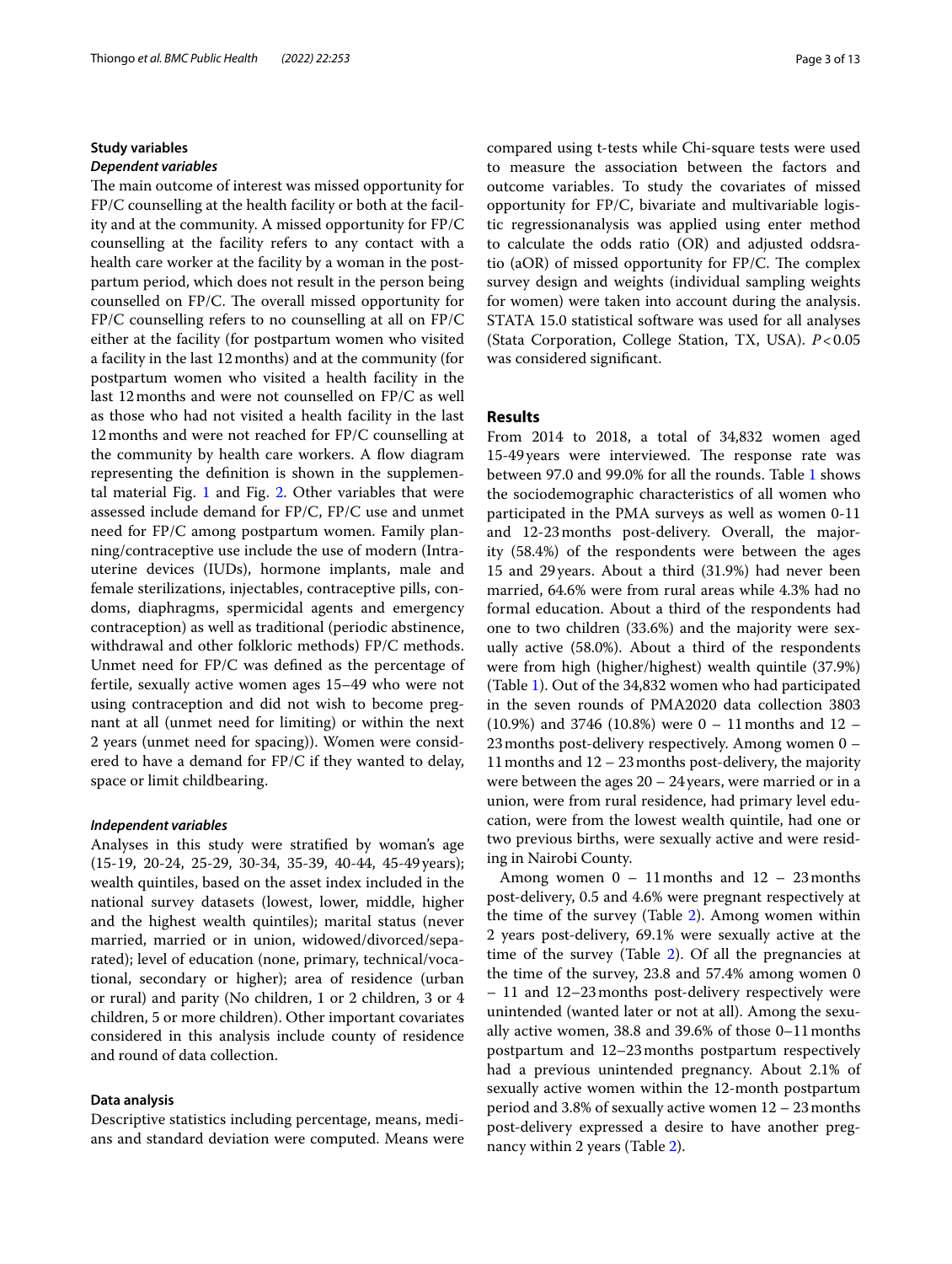| Characteristic         |           | All women ( $N = 34,832$ ) |         |                | Women 0-11 months postpartum<br>$(N = 3803)$ |       |                | Women 11-23 months<br>postpartum ( $N = 3746$ ) |         |  |
|------------------------|-----------|----------------------------|---------|----------------|----------------------------------------------|-------|----------------|-------------------------------------------------|---------|--|
|                        | ${\sf N}$ | $N^*$                      | %       | N              | $N^*$                                        | $\%$  | N              | N*                                              | %       |  |
| Age group              |           |                            |         |                |                                              |       |                |                                                 |         |  |
| $15 - 19$              | 6973      | 6833                       | 19.6    | 455            | 453                                          | 11.9  | 281            | 273                                             | 7.3     |  |
| $20 - 24$              | 6599      | 6799                       | 19.5    | 1267           | 1306                                         | 34.4  | 1139           | 1147                                            | 30.6    |  |
| $25 - 29$              | 6496      | 6719                       | 19.3    | 1058           | 1075                                         | 28.3  | 1099           | 1135                                            | 30.3    |  |
| $30 - 34$              | 5159      | 5172                       | 14.9    | 629            | 608                                          | 16.0  | 710            | 705                                             | 18.8    |  |
| $35 - 39$              | 4034      | 3842                       | 11.0    | 288            | 268                                          | 7.0   | 355            | 337                                             | 9.0     |  |
| $40 - 45$              | 3209      | 3160                       | 9.1     | 88             | 76                                           | 2.0   | 122            | 113                                             | 3.0     |  |
| $45 - 49$              | 2362      | 2306                       | 6.6     | 18             | 16                                           | 0.4   | 40             | 35                                              | 0.9     |  |
| <b>Marital Status</b>  |           |                            |         |                |                                              |       |                |                                                 |         |  |
| Never Married          | 11,093    | 11,127                     | 31.9    | 540            | 571                                          | 15.0  | 410            | 437                                             | 11.7    |  |
| Married/In a union     | 21,123    | 21,104                     | 60.6    | 3141           | 3119                                         | 82.0  | 3137           | 3105                                            | 82.9    |  |
| Widowed/Divorced       | 2591      | 2570                       | 7.4     | 120            | 109                                          | 2.9   | 197            | 203                                             | 5.4     |  |
| Missing/No response    | 25        | 31                         | 0.1     | $\overline{2}$ | $\overline{4}$                               | 0.1   | $\overline{2}$ | $\mathbf{1}$                                    | 0.0     |  |
| Residence              |           |                            |         |                |                                              |       |                |                                                 |         |  |
| Rural                  | 22,138    | 22,507                     | 64.6    | 2545           | 2513                                         | 66.1  | 2513           | 2499                                            | 66.7    |  |
| Urban                  | 12,694    | 12,325                     | 35.4    | 1258           | 1290                                         | 33.9  | 1233           | 1247                                            | 33.3    |  |
| <b>Education</b>       |           |                            |         |                |                                              |       |                |                                                 |         |  |
| No Education           | 1706      | 1481                       | 4.3     | 290            | 233                                          | 6.1   | 282            | 232                                             | 6.2     |  |
| Primary                | 16,928    | 16,700                     | 47.9    | 1979           | 1941                                         | 51.0  | 1998           | 1959                                            | 52.3    |  |
| Technical/Vocational   | 710       | 689                        | 2.0     | 89             | 85                                           | 2.2   | 85             | 74                                              | 2.0     |  |
| Secondary              | 10,973    | 11,226                     | 32.2    | 1000           | 1042                                         | 27.4  | 952            | 1008                                            | 26.9    |  |
| Higher                 | 4509      | 4728                       | 13.6    | 445            | 503                                          | 13.2  | 429            | 473                                             | 12.6    |  |
| Missing/No response    | 6         | 8                          | $0.0\,$ | 0              | 0                                            | 0.0   | $\mathbf 0$    | $\mathbf 0$                                     | 0.0     |  |
| <b>Wealth Quintile</b> |           |                            |         |                |                                              |       |                |                                                 |         |  |
| Lowest                 | 7820      | 7299                       | 21.0    | 1074           | 984                                          | 25.9  | 1050           | 954                                             | 25.5    |  |
| Lower                  | 7549      | 7389                       | 21.2    | 885            | 861                                          | 22.7  | 891            | 868                                             | 23.2    |  |
| Middle                 | 6991      | 6951                       | 20.0    | 741            | 727                                          | 19.1  | 686            | 693                                             | 18.5    |  |
| Higher                 | 6337      | 6285                       | 18.0    | 593            | 609                                          | 16.0  | 616            | 609                                             | 16.3    |  |
| Highest                | 6135      | 6908                       | 19.8    | 510            | 622                                          | 16.4  | 503            | 622                                             | 16.6    |  |
| Parity                 |           |                            |         |                |                                              |       |                |                                                 |         |  |
| None                   | 9758      | 9691                       | 27.8    | N/A            | N/A                                          |       | N/A            | N/A                                             |         |  |
| $1 - 2$                | 11,333    | 11,694                     | 33.6    | 2104           | 2188                                         | 57.5  | 2005           | 2058                                            | 54.9    |  |
| $3 - 4$                | 8009      | 7832                       | 22.5    | 1021           | 992                                          | 26.1  | 1032           | 1030                                            | 27.5    |  |
| $5+$                   | 5732      | 5615                       | 16.1    | 678            | 623                                          | 16.4  | 709            | 658                                             | 17.6    |  |
| <b>Sexually active</b> |           |                            |         |                |                                              |       |                |                                                 |         |  |
| No                     | 14,346    | 14,616                     | 42.0    | 1356           | 1407                                         | 37.0  | 800            | 834                                             | 22.3    |  |
| Yes                    | 20,486    | 20,216                     | 58.0    | 2447           | 2396                                         | 63.0  | 2946           | 2912                                            | 77.7    |  |
| Ever given birth       |           |                            |         |                |                                              |       |                |                                                 |         |  |
| No                     | 9708      | 9632                       | 27.7    | N/A            | N/A                                          |       | N/A            | N/A                                             |         |  |
| Yes                    | 25,074    | 25,141                     | 72.2    | 3803           | 3803                                         | 100.0 | 3746           | 3746                                            | 100.0   |  |
| Missing/No response    | 50        | 59                         | 0.2     |                | 0                                            | 0.0   | 0              | 0                                               | $0.0\,$ |  |
| Data collection round  |           |                            |         |                |                                              |       |                |                                                 |         |  |
| Jun/Jul 2014           | 3754      | 3729                       | 10.7    | 461            | 454                                          | 11.9  | 476            | 458                                             | 12.2    |  |
| Nov/Dec 2014           | 4329      | 4324                       | 12.4    | 487            | 493                                          | 13.0  | 472            | 462                                             | 12.3    |  |
| Jun/Jul 2015           | 4396      | 4385                       | 12.6    | 528            | 541                                          | 14.2  | 449            | 458                                             | 12.2    |  |
| Nov/Dec 2015           | 4921      | 4895                       | 14.1    | 492            | 525                                          | 13.8  | 509            | 538                                             | 14.4    |  |
| Nov/Dec 2016           | 5885      | 5916                       | 17.0    | 645            | 627                                          | 16.5  | 647            | 642                                             | 17.1    |  |

# <span id="page-3-0"></span>**Table 1** Sociodemographic characteristics of all women, women 0-11 and 12-23 months post-delivery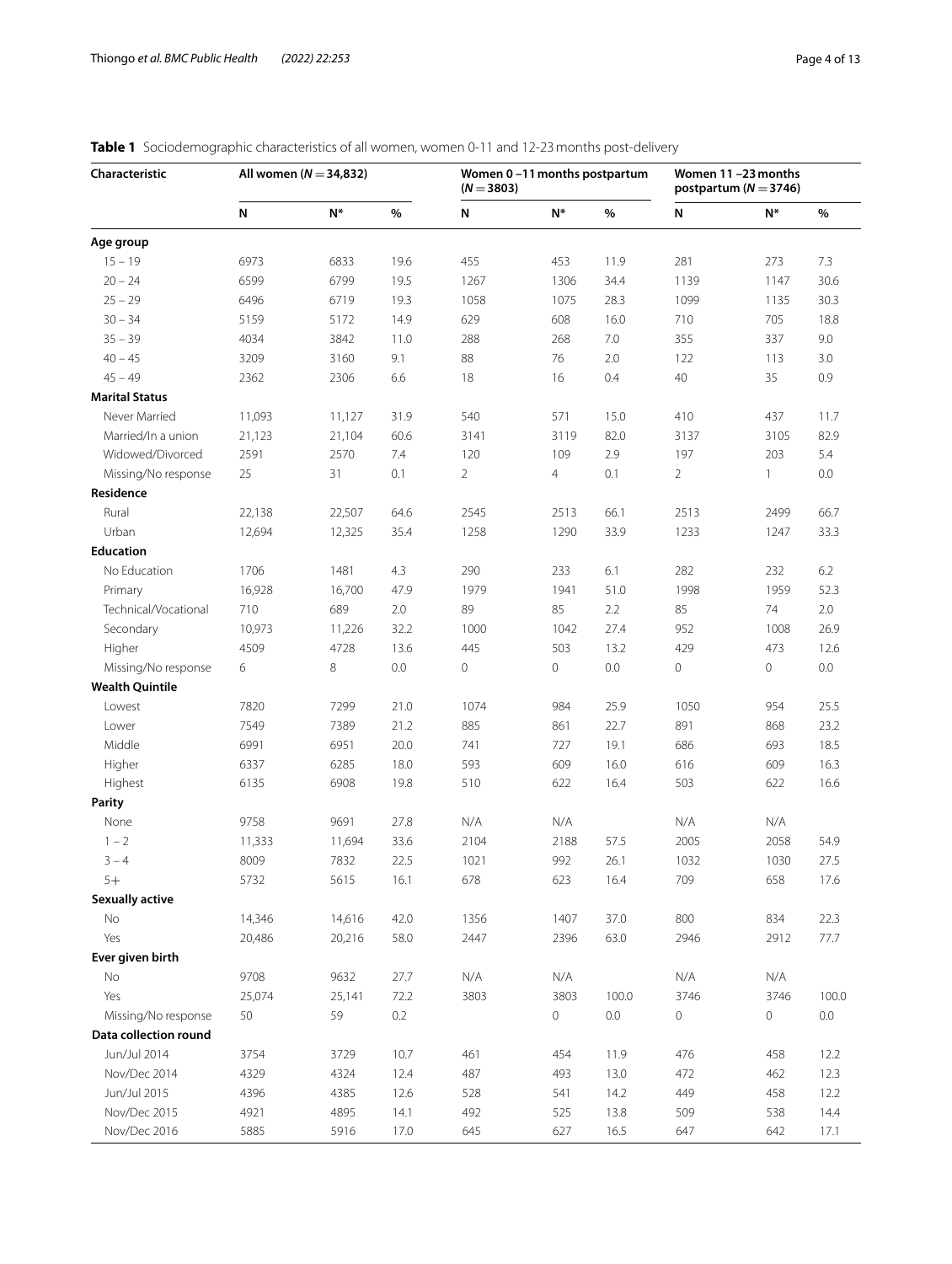|  | <b>Table 1</b> (continued) |
|--|----------------------------|
|--|----------------------------|

| Characteristic          | All women ( $N = 34,832$ ) |       |        | Women 0-11 months postpartum<br>$(N = 3803)$ |       |        | Women 11-23 months<br>postpartum ( $N = 3746$ ) |       |        |
|-------------------------|----------------------------|-------|--------|----------------------------------------------|-------|--------|-------------------------------------------------|-------|--------|
|                         | N                          | $N^*$ | $\%$   | N                                            | $N^*$ | %      | N                                               | $N^*$ | $\%$   |
| Nov/Dec 2017            | 5876                       | 5895  | 16.9   | 575                                          | 581   | 15.3   | 602                                             | 590   | 15.7   |
| Nov/Dec 2018            | 5671                       | 5688  | 16.3   | 615                                          | 583   | 15.3   | 591                                             | 599   | 16.0   |
| County                  |                            |       |        |                                              |       |        |                                                 |       |        |
| Bungoma                 | 3954                       | 3039  | 8.7    | 433                                          | 332   | 8.7    | 461                                             | 361   | 361    |
| Kakamega                | 1513                       | 3033  | 8.7    | 150                                          | 293   | 7.7    | 149                                             | 296   | 296    |
| Kericho                 | 3691                       | 3955  | 11.4   | 411                                          | 437   | 11.5   | 405                                             | 431   | 431    |
| Kiambu                  | 3212                       | 3166  | 9.1    | 267                                          | 295   | 7.8    | 254                                             | 269   | 269    |
| Kilifi                  | 4069                       | 3721  | 10.7   | 522                                          | 501   | 13.2   | 517                                             | 479   | 479    |
| Kitui                   | 3634                       | 3396  | 9.8    | 300                                          | 266   | 7.0    | 365                                             | 333   | 333    |
| Nairobi                 | 3258                       | 4930  | 14.2   | 360                                          | 567   | 14.9   | 322                                             | 518   | 518    |
| Nandi                   | 3816                       | 3283  | 9.4    | 370                                          | 321   | 8.5    | 348                                             | 292   | 292    |
| Nyamira                 | 3317                       | 2459  | 7.1    | 327                                          | 244   | 6.4    | 291                                             | 220   | 220    |
| Siaya                   | 2959                       | 2902  | 8.3    | 393                                          | 374   | 9.8    | 381                                             | 378   | 378    |
| West Pokot              | 1409                       | 949   | 2.7    | 270                                          | 173   | 4.6    | 253                                             | 168   | 168    |
|                         | Mean (S.D.)                |       | Median | Mean (S.D.)                                  |       | Median | Mean (S.D.)                                     |       | Median |
| Age of the participants | 28.5(9.2)                  |       | 27.0   | 25.9(5.8)                                    |       | 25.0   | 27.1(6.1)                                       |       | 26.0   |
| Number of live births   | 2.6(2.3)                   |       | 2.0    | 2.7(1.9)                                     |       | 2.0    | 2.8(2.0)                                        |       | 2.0    |
| Age at first birth      | 20.0(3.7)                  |       | 19.6   | 20.1(3.7)                                    |       | 19.6   | 20.1(3.9)                                       |       | 19.6   |
| Age at first sex        | 17.5(3.1)                  |       | 17.0   | 17.5(2.9)                                    |       | 17.0   | 17.4(3.1)                                       |       | 17.0   |
| Age at first use of FP  | 23.2 (5.6)                 |       | 22.0   | 22.2(4.5)                                    |       | 21.0   | 22.7(4.8)                                       |       | 22.0   |

*N* Unweighted sample size, *N*\* Weighted sample size, % Weighted sample proportion, *S.D.* Standard deviation

<span id="page-4-0"></span>**Table 2** Pregnancy risk and fertility desire among the 24,968 women who had ever given birth before

|                                                                      |      | 0 - 11 months (extended postpartum) ( $N = 3803$ ) |      |      | 12 - 23 month since last birth ( $N = 3746$ ) |      |  |
|----------------------------------------------------------------------|------|----------------------------------------------------|------|------|-----------------------------------------------|------|--|
|                                                                      | N    | N*                                                 | $\%$ | N    | $N^*$                                         | $\%$ |  |
| Currently pregnant                                                   | 19   | 19                                                 | 0.5  | 181  | 172                                           | 4.6  |  |
| Current pregnancy unintended                                         |      |                                                    |      |      |                                               |      |  |
| Wanted later                                                         | 3    | 3                                                  | 15.0 | 69   | 63                                            | 36.8 |  |
| Not wanted at all                                                    | 2    | 2                                                  | 8.8  | 37   | 36                                            | 20.6 |  |
| Sexually active <sup>a</sup>                                         | 2447 | 2414                                               | 63.0 | 2946 | 2916                                          | 77.7 |  |
| Previous unintended pregnancies among sexually active women          |      |                                                    |      |      |                                               |      |  |
| Wanted later                                                         | 691  | 690                                                | 28.1 | 873  | 883                                           | 29.8 |  |
| Not wanted at all                                                    | 259  | 262                                                | 10.7 | 281  | 292                                           | 9.8  |  |
| Desired waiting period till next birth (among sexually active women) |      |                                                    |      |      |                                               |      |  |
| $<$ 12 months                                                        | 61   | 52                                                 | 2.1  | 116  | 112                                           | 3.8  |  |
| $12 - 23$ months                                                     | 66   | 50                                                 | 2.0  | 109  | 88                                            | 3.0  |  |
| 24-47 months                                                         | 549  | 528                                                | 21.5 | 611  | 577                                           | 19.5 |  |
| $48+$ months                                                         | 768  | 840                                                | 34.2 | 815  | 874                                           | 29.5 |  |
| Infertile/want no more/others                                        | 1003 | 986                                                | 40.2 | 1295 | 1314                                          | 44.3 |  |

N Unweighted sample size, N\*Weighted sample size, % Weighted sample proportion, <sup>a</sup> sexually active women are those who reported to had sex in the last 30 days at the time of the survey

Figure [1](#page-11-18) and supplemental material Table 1 presents missed opportunity for FP/C counselling, contraceptive use and unmet need for family planning among women in the period  $0 - 11$  months and  $12 - 23$  months post-delivery. Missed opportunity for FP/C counselling increased with increasing duration post-delivery from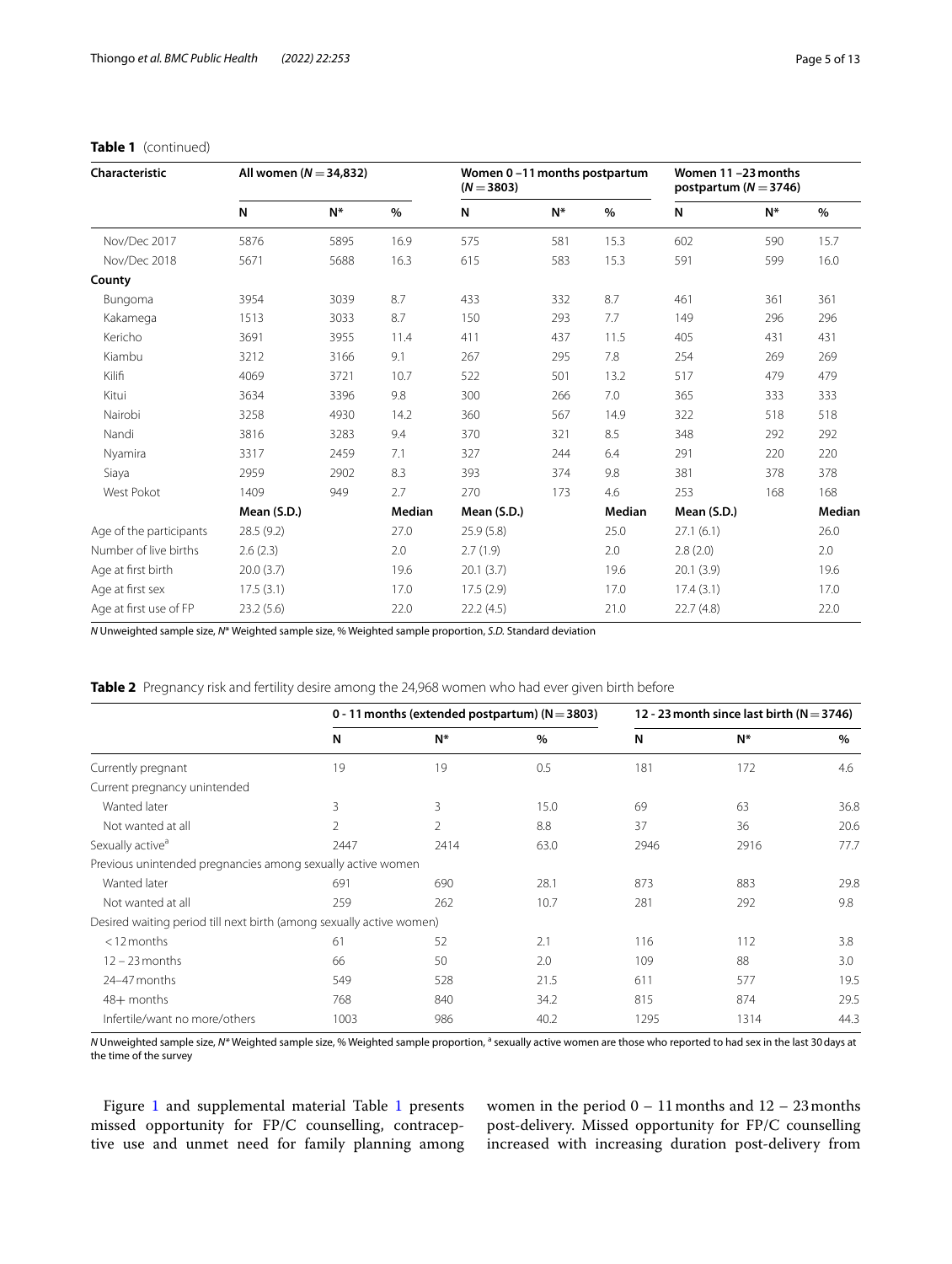

<span id="page-5-0"></span>46.8% at 0-5months to 53.2% at 12 – 23months postdelivery (both at the facility and at the community level). The overall missed opportunity for  $FP/C$  counselling among women 12-23months post-delivery (53.2%) was signifcantly higher than among women in the extended postpartum period  $(47.7%)$ ,  $p=0.001$ . At the health facilities, about 37.0, 41.4 and 44.7% of the women  $0 -$ 5months, 6 – 11months and 12 – 23months post-delivery had missed opportunity for FP/C respectively. Missed opportunity for FP/C counselling at the health facilities among women 12-23months post-delivery (44.7%) was

signifcantly higher than among women in the extended postpartum period (39.2%),  $p=0.003$ . Family planning/ contraceptive use increases with increase in the duration post-delivery, while unmet need for FP/C decreases with increase in the duration post-delivery. Total demand for FP/C also increased with increase in the duration postdelivery, Fig. [1](#page-5-0).

Table [3](#page-5-1) shows bivariate analysis of current FP/C use and intendedness of last pregnancy among sexually active women. There is no significant association between the overall missed opportunity for FP/C counselling and

<span id="page-5-1"></span>

|  |  |  |  |  |  |  | Table 3 Association between missed opportunity, FP/C use, intendedness of last pregnancy and unmet need |
|--|--|--|--|--|--|--|---------------------------------------------------------------------------------------------------------|
|--|--|--|--|--|--|--|---------------------------------------------------------------------------------------------------------|

|                             |             | 0 - 11 months (extended postpartum) $N = 3803$ |                 | 12 - 23 month since last birth<br>$N = 3746$ |                  |         |  |  |
|-----------------------------|-------------|------------------------------------------------|-----------------|----------------------------------------------|------------------|---------|--|--|
|                             | n(%)        | OR (95% CI)                                    | <i>p</i> -value | n(%)                                         | OR (95% CI)      | p-value |  |  |
| Modern contraceptive use    |             |                                                |                 |                                              |                  |         |  |  |
| Non users                   | 997 (48.7)  | Ref.                                           |                 | 760 (57.1)                                   |                  |         |  |  |
| <b>Users</b>                | 829 (46.7)  | 0.92(0.79, 1.08)                               | 0.323           | 1233 (51.0)                                  | 0.78(0.65, 0.94) | 0.007   |  |  |
| Last pregnancy intendedness |             |                                                |                 |                                              |                  |         |  |  |
| Intended                    | 1037 (48.0) | Ref.                                           |                 | 1178 (54.4)                                  | Ref.             |         |  |  |
| Unintended                  | 789 (47.4)  | 0.97(0.82, 1.15)                               | 0.753           | 815 (51.5)                                   | 0.89(0.75, 1.06) | 0.179   |  |  |
| Total unmet need            |             |                                                |                 |                                              |                  |         |  |  |
| No unmet need               | 1301 (46.9) | Ref.                                           |                 | 1596 (52.6)                                  | Ref.             |         |  |  |
| Unmet need                  | 496 (48.8)  | 1.08(0.90, 1.29)                               | 0.411           | 383 (55.8)                                   | 1.14(0.92, 1.41) | 0.120   |  |  |

*n* Weighted sample with missed opportunity in the subgroup, % Weighted sample proportion, *OR* Crude Odds Ratio, *CI* Confdence Interval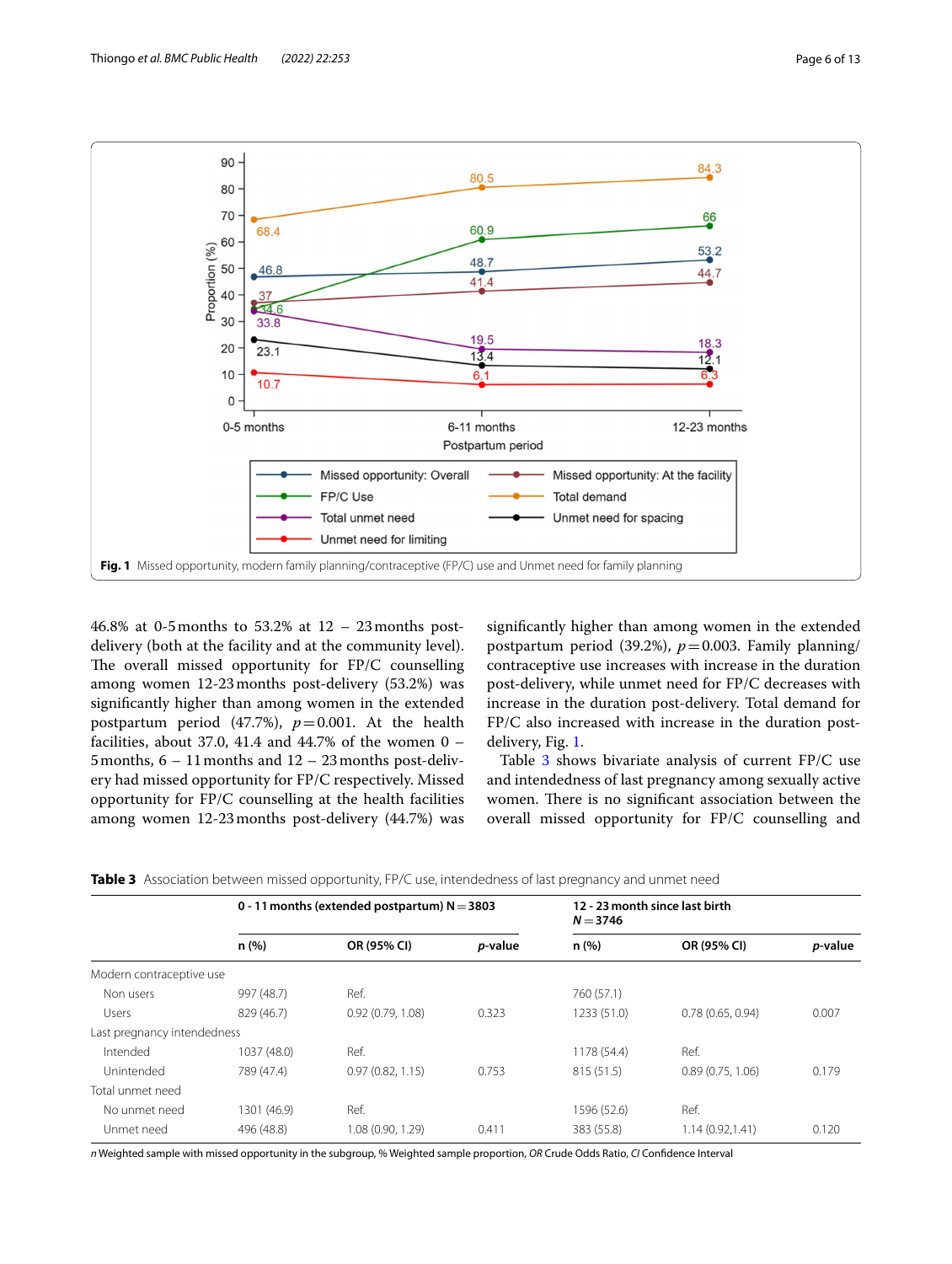modern contraceptive use among sexually active women in the extended postpartum period, *P*>0.05. On the contrary, among women in the 12 – 23months post-delivery period, there was a signifcant association between the overall missed opportunity for FP/C counselling and modern contraceptive use among sexually active women,  $p=0.007$ . Missed opportunity for FP/C counselling was not signifcantly associated with the last birth being unintended among women in the extended postpartum period ( $p=0.753$ ) and among women  $12 - 23$  months post-delivery (*p*=0.179). Similarly, unmet need for FP/C counselling was not signifcantly associated with missed opportunity for FP/C counselling among women in the extended postpartum period  $(p=0.411)$  and among women  $12 - 23$  months post-delivery ( $p = 0.120$ ).

Results of the univariate and multivariable analysis of the correlates of the overall missed opportunity for FP/C counselling among women  $0 - 11$  and  $12-23$  months postpartum are shown in Table [4.](#page-7-0) Bivariate analysis showed that rural/urban residence, education, wealth, parity, round of data collection and county of residence were all signifcant predictors of overall missed opportunity for FP/C counselling among women in the extended postpartum period, *p*<0.05. When compared to urban residents, rural residents were more likely to have a missed opportunity for FP/C counselling,  $p=0.032$ . Those with some level of formal education were less likely to have a missed opportunity for FP/C counselling, when compared to the reference group of women with no education. Women in the higher wealth quintiles were less likely to have a missed opportunity for FP/C counselling when compared to the reference group of women from the lowest wealth quintile. Those with  $3 - 4$  past births were less likely to have a missed opportunity for FP/C counselling when compared to the reference group of women with one or two past births. Women from Kericho, Nandi and West Pokot counties were more likely to have a missed opportunity for FP/C counselling when compared to women from Bungoma county, Table [4](#page-7-0).

As in bivariate analysis, age, marital status and sexual activity remained insignifcant predictors of missed opportunity for FP/C counselling in the adjusted analysis. After controlling for all variables statistically signifcant on bivariate analysis in Table [4,](#page-7-0) rural/urban residence and education were no longer signifcant predictors of missed opportunity for FP/C counselling. The likelihood of having a missed opportunity for FP/C counselling was almost two-times among those who had no education as compared to those who had higher education (AOR = 1.96,  $p = 0.006$ ). Within the wealth quintile categories, the only signifcant fnding was that women from the lower quintile were less likely  $(AOR=0.72, p=0.005)$ to have a missed opportunity for FP/C counselling when compared to women in the lowest wealth quintile. Women with three to four past births were less likely to have a missed opportunity for FP/C counselling (AOR: 0.73, 95% CI: 0.58, 0.92, *p*=0.009) when compared to the reference group of women with one or two past births. By county of residence, women from Kericho, Nandi and West Pokot counties were more likely to have a missed opportunity for FP/C counselling when compared to women from Bungoma county,  $p$  < 0.05. Round of data collection and county of residence were the only signifcant predictors of overall missed opportunity for FP/C counselling among women in the period  $12 - 23$  months post-delivery,  $p < 0.05$ .

Bivariate and multivariable analysis results for missed opportunity for FP/C at the facility are shown in Table [5](#page-9-0). Parity, round of data collection and county of residence were the signifcant covariates of missed opportunity for FP/C counselling at the facility among women in the extended postpartum period. Women who had three to four previous births (adjusted OR: 0.71,  $p=0.009$ ) were less likely to have a missed opportunity for FP/C counselling at the facility when compared to women with one or two past births. By county of residence, women from Kericho, Nandi and West Pokot counties were 2-3 times more likely to have a missed opportunity for FP/C counselling at the facility when compared to women from Bungoma county,  $p < 0.05$ . Round of data collection and county of residence were the only signifcant predictors of overall missed opportunity for FP/C counselling at the facility among women in the period  $12 - 23$  months post-delivery, *p*<0.05. Women from Kericho, Kilif, Nairobi, Nandi and West Pokot counties were more likely to have a missed opportunity for FP/C counselling at the facility when compared to women from Bungoma county, *p*<0.05.

# **Discussion**

Our data show that among women in the extended postpartum period of 0-11months, more than half were sexually active, had low FP/C use, had high unmet need, high demand for FP and most had experienced unintended pregnancies in the past. Though Kenya has made tremendous progress at the national level to increase mCPR from 39.4 in 2008/9 to 53.2% in 2014 [\[19](#page-11-15)] and to 60.8% in 2018 [\[27](#page-12-5)], there are missed opportunities for FP/C services which if addressed, could increase mCPR further. For women 0-23months postdelivery who made contact with health care workers or were visited by community health workers (CHWs), those with missed opportunities for FP/C counselling increased from 47.7% for those 0-11months to 53.2% for those 12-23months. Other studies on postpartum FP have documented similar missed opportunities  $[18, 24]$  $[18, 24]$  $[18, 24]$  $[18, 24]$  $[18, 24]$ . The World Health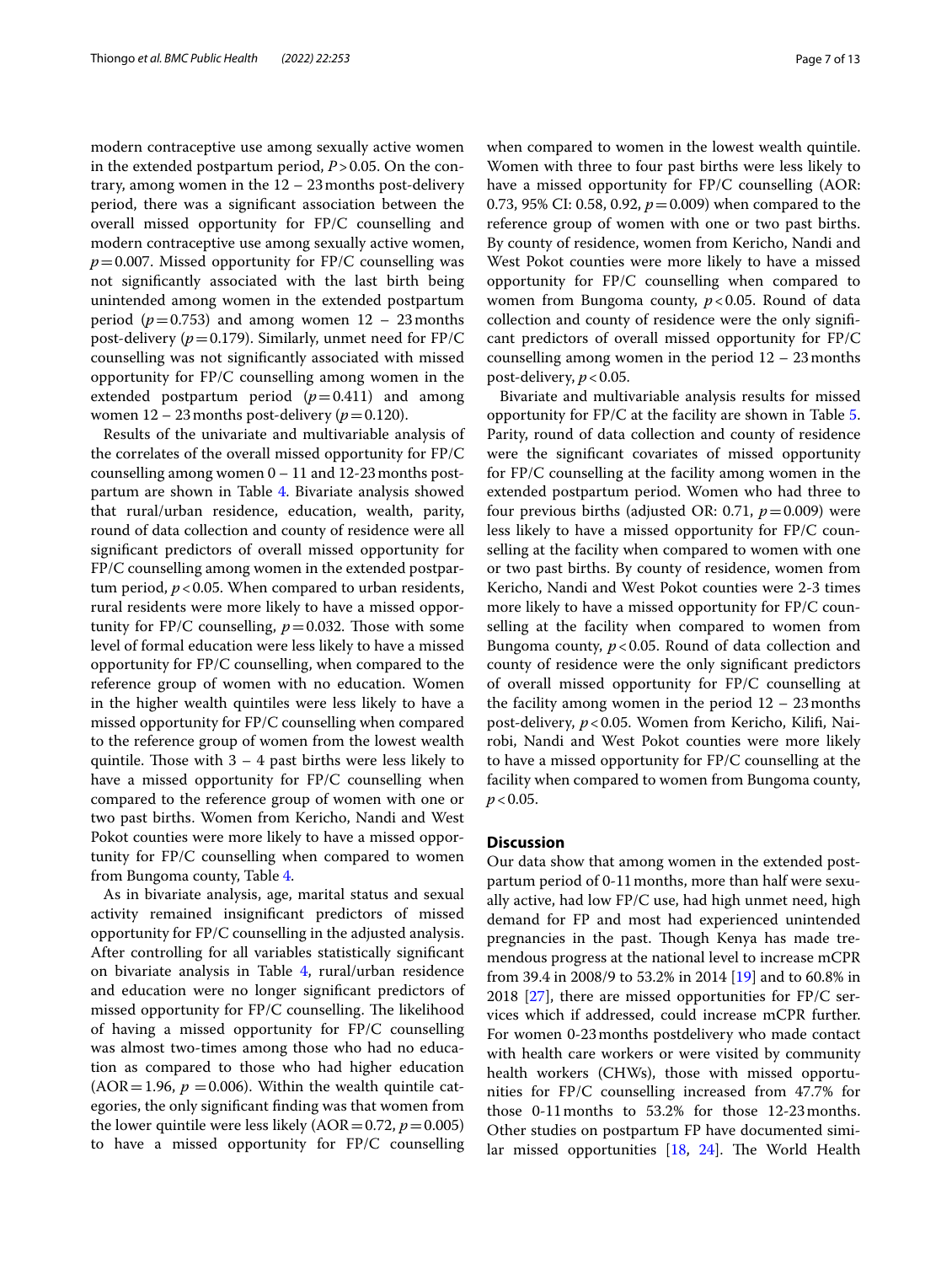<span id="page-7-0"></span>**Table 4** Bivariate and multivariate analysis of overall (facility and community health worker) missed FP/C opportunity among women in the 0-11months and 12-23months postpartum periods

| Characteristic            | 0 - 11 months (extended postpartum) – $N = 3803$ |       |                                               |          | 12 - 23 month since last birth $-N = 3746$ |       |                                               |             |
|---------------------------|--------------------------------------------------|-------|-----------------------------------------------|----------|--------------------------------------------|-------|-----------------------------------------------|-------------|
|                           | <b>Bivariate analysis</b>                        |       | Multivariable analysis                        |          | <b>Bivariate analysis</b>                  |       | Multivariable analysis                        |             |
|                           | Odds Ratio (95% CI) p-value                      |       | <b>Adjusted Odds</b><br><b>Ratio (95% CI)</b> | p-value* | Odds Ratio (95% CI) p-value                |       | <b>Adjusted Odds</b><br><b>Ratio (95% CI)</b> | $p$ -value* |
| Age group                 |                                                  |       |                                               |          |                                            |       |                                               |             |
| $15 - 19$                 | Ref.                                             | 0.345 | Ref.                                          | 0.488    | Ref.                                       | 0.414 | Ref.                                          | 0.772       |
| $20 - 24$                 | 0.99(0.77, 1.27)                                 |       | 1.10 (0.83, 1.46)                             |          | 0.98(0.72, 1.32)                           |       | 1.04(0.75, 1.44)                              |             |
| $25 - 29$                 | 0.82(0.63, 1.06)                                 |       | 0.95(0.69, 1.30)                              |          | 0.87(0.65, 1.17)                           |       | 0.97(0.68, 1.36)                              |             |
| $30 - 34$                 | 0.94(0.71, 1.25)                                 |       | 1.13(0.79, 1.62)                              |          | 0.83(0.6, 1.15)                            |       | 0.93(0.62, 1.39)                              |             |
| $35 - 39$                 | 0.79(0.56, 1.13)                                 |       | 0.92(0.60, 1.42)                              |          | 0.93(0.65, 1.32)                           |       | 0.98(0.62, 1.54)                              |             |
| $40 - 45$                 | 0.74(0.45, 1.21)                                 |       | 0.79(0.44, 1.40)                              |          | 1.30(0.78, 2.16)                           |       | 1.34 (0.75, 2.37)                             |             |
| $45 - 49$                 | 0.79(0.29, 2.19)                                 |       | 0.72(0.26, 2.01)                              |          | 0.83(0.41, 1.67)                           |       | 0.75(0.35, 1.63)                              |             |
| <b>Marital Status</b>     |                                                  |       |                                               |          |                                            |       |                                               |             |
| Never Married             | Ref.                                             | 0.150 | Ref.                                          | 0.546    | Ref.                                       | 0.027 | Ref.                                          | 0.073       |
| Married/In a union        | 0.81(0.66, 1.00)                                 |       | 0.90(0.69, 1.17)                              |          | 0.79(0.63, 1.00)                           |       | $0.77$ (0.58, 1.03)                           |             |
| Widowed/Divorced          | 0.87(0.56, 1.37)                                 |       | 1.06(0.65, 1.73)                              |          | 1.12(0.76, 1.66)                           |       | 1.09(0.72, 1.66)                              |             |
| Residence                 |                                                  |       |                                               |          |                                            |       |                                               |             |
| Urban                     | Ref.                                             | 0.032 | Ref.                                          | 0.327    | Ref.                                       | 0.230 | Ref.                                          | 0.411       |
| Rural                     | $1.27(1.02, 1.57)^*$                             |       | 1.14(0.88, 1.48)                              |          | 0.87(0.70, 1.09)                           |       | 0.9(0.71, 1.15)                               |             |
| <b>Education</b>          |                                                  |       |                                               |          |                                            |       |                                               |             |
| No Education              | Ref.                                             | 0.016 | Ref.                                          | 0.086    | Ref.                                       | 0.052 | Ref.                                          | 0.138       |
| Primary                   | $0.52$ (0.35, 0.78)**                            |       | $0.63$ (0.43, 0.92) <sup>*</sup>              |          | $0.60(0.41, 0.88)$ *                       |       | 0.74(0.5, 1.1)                                |             |
| Technical/voca-<br>tional | $0.42$ (0.22, 0.81)*                             |       | 0.56(0.29, 1.09)                              |          | 0.52(0.27, 1.02)                           |       | 0.64(0.32, 1.29)                              |             |
| Secondary                 | $0.50(0.33, 0.76)$ **                            |       | $0.57$ (0.38, 0.86)**                         |          | $0.61$ (0.40, 0.93)*                       |       | 0.69(0.44, 1.07)                              |             |
| Higher                    | $0.46$ (0.29, 0.72)**                            |       | $0.51$ (0.31, 0.83)**                         |          | $0.50(0.32, 0.79)$ **                      |       | $0.56$ (0.35, 0.88)*                          |             |
| <b>Wealth Quintile</b>    |                                                  |       |                                               |          |                                            |       |                                               |             |
| Lowest                    | Ref.                                             | 0.005 | Ref.                                          | 0.023    | Ref.                                       | 0.845 | Ref.                                          | 0.962       |
| Lower                     | $0.65$ (0.52, 0.82)**                            |       | $0.72$ (0.57, 0.91)**                         |          | 0.9(0.71, 1.14)                            |       | 1.01(0.8, 1.28)                               |             |
| Middle                    | $0.69(0.53, 0.89)$ **                            |       | 0.88(0.67, 1.15)                              |          | 0.87(0.68, 1.12)                           |       | 0.96(0.74, 1.26)                              |             |
| Higher                    | $0.70(0.53, 0.91)$ **                            |       | 0.98(0.71, 1.35)                              |          | 0.95(0.72, 1.25)                           |       | 0.91(0.67, 1.25)                              |             |
| Highest                   | $0.67$ (0.49, 0.92)*                             |       | 1.10 (0.72, 1.67)                             |          | 0.91(0.64, 1.29)                           |       | 0.89(0.58, 1.36)                              |             |
| Parity                    |                                                  |       |                                               |          |                                            |       |                                               |             |
| $1 - 2$                   | Ref.                                             | 0.014 | Ref.                                          | 0.026    | Ref.                                       | 0.121 | Ref.                                          | 0.410       |
| $3 - 4$                   | $0.76$ (0.64, 0.92)**                            |       | $0.73$ (0.58, 0.92)**                         |          | 0.85(0.71, 1.01)                           |       | 0.87(0.7, 1.09)                               |             |
| $5+$                      | 0.99(0.78, 1.24)                                 |       | 0.86(0.62, 1.19)                              |          | 1.02 (0.83, 1.25)                          |       | 0.96(0.71, 1.29)                              |             |
| <b>Sexually active</b>    |                                                  |       |                                               |          |                                            |       |                                               |             |
| No                        | Ref.                                             | 0.501 | Ref.                                          | 0.866    | Ref.                                       | 0.205 | Ref.                                          | 0.515       |
| Yes                       | 0.95(0.81, 1.11)                                 |       | 1.02(0.85, 1.21)                              |          | 0.88(0.73, 1.07)                           |       | 1.08(0.85, 1.37)                              |             |
| Data collection round     |                                                  |       |                                               |          |                                            |       |                                               |             |
| Jun/Jul 2014              | Ref.                                             | 0.016 | Ref.                                          | 0.003    | Ref.                                       | 0.014 | Ref.                                          | 0.017       |
| Nov/Dec 2014              | 0.71(0.49, 1.03)                                 |       | 0.69(0.47, 1.01)                              |          | $0.59(0.38, 0.92)$ *                       |       | $0.6$ (0.39, 0.93)*                           |             |
| Jun/Jul 2015              | 1.00(0.70, 1.42)                                 |       | 1.02(0.71, 1.45)                              |          | $0.55(0.37, 0.82)$ **                      |       | $0.54$ (0.36, 0.81)**                         |             |
| Nov/Dec 2015              | $0.61$ (0.39, 0.94)*                             |       | $0.60(0.38, 0.93)$ *                          |          | $0.45$ (0.29, 0.7)**                       |       | $0.45(0.29, 0.71)$ **                         |             |
| Nov/Dec 2016              | 0.83(0.60, 1.16)                                 |       | $0.68$ (0.48, 0.96)*                          |          | 0.71(0.48, 1.04)                           |       | 0.69(0.46, 1.02)                              |             |
| Nov/Dec 2017              | 1.12 (0.80, 1.56)                                |       | 0.95(0.66, 1.36)                              |          | 0.70(0.48, 1.04)                           |       | $0.66$ (0.44, 0.99)*                          |             |
| Nov/Dec 2018              | $0.68$ (0.48, 0.96)*                             |       | $0.58$ (0.40, 0.82)**                         |          | $0.60$ (0.40, 0.89)*                       |       | $0.56$ (0.37, 0.85)**                         |             |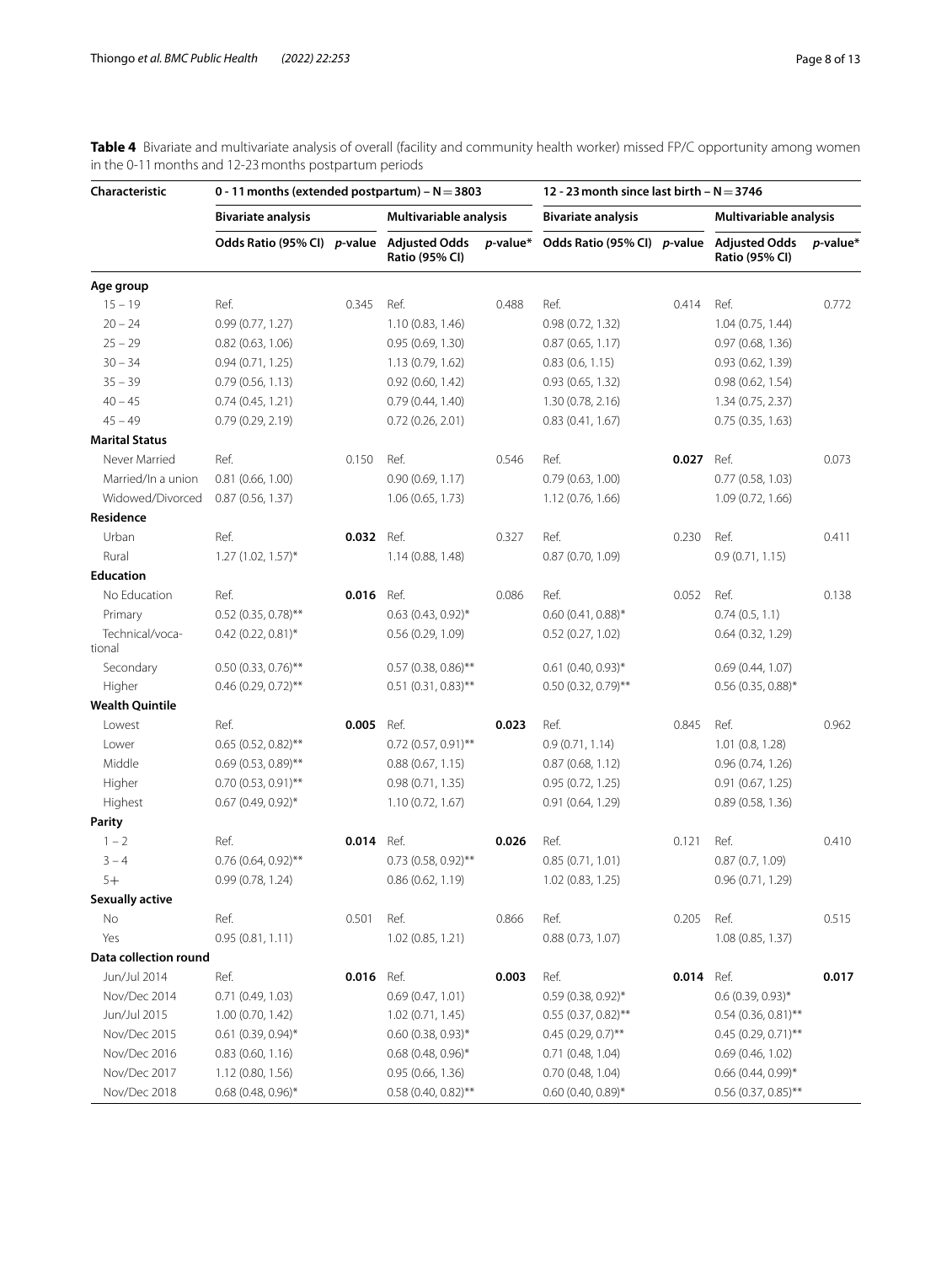## **Table 4** (continued)

| Characteristic |                           | 0 - 11 months (extended postpartum) - $N = 3803$ |                                               |                        |                                      |                           | 12 - 23 month since last birth – $N = 3746$   |                        |  |  |
|----------------|---------------------------|--------------------------------------------------|-----------------------------------------------|------------------------|--------------------------------------|---------------------------|-----------------------------------------------|------------------------|--|--|
|                | <b>Bivariate analysis</b> |                                                  |                                               | Multivariable analysis |                                      | <b>Bivariate analysis</b> |                                               | Multivariable analysis |  |  |
|                | Odds Ratio (95% CI)       | <i>p</i> -value                                  | <b>Adjusted Odds</b><br><b>Ratio (95% CI)</b> |                        | p-value* Odds Ratio (95% CI) p-value |                           | <b>Adjusted Odds</b><br><b>Ratio (95% CI)</b> | p-value*               |  |  |
| County         |                           |                                                  |                                               |                        |                                      |                           |                                               |                        |  |  |
| Bungoma        | Ref.                      | < 0.001                                          | Ref.                                          | < 0.001                | Ref.                                 | < 0.001                   | Ref.                                          | < 0.001                |  |  |
| Kakamega       | 1.35 (0.79, 2.32)         |                                                  | 1.46 (0.83, 2.58)                             |                        | 1.35(0.83, 2.18)                     |                           | 1.32(0.81, 2.14)                              |                        |  |  |
| Kericho        | $1.5(1.01, 2.22)^{*}$     |                                                  | $1.52(1.03, 2.26)$ *                          |                        | $1.72(1.15, 2.57)$ **                |                           | $1.75(1.18, 2.62)$ **                         |                        |  |  |
| Kilifi         | 1.27 (0.81, 1.99)         |                                                  | 1.17(0.76, 1.80)                              |                        | $1.54(1.00, 2.38)$ *                 |                           | 1.43 (0.92, 2.21)                             |                        |  |  |
| Kiambu         | 0.98(0.63, 1.53)          |                                                  | 0.98(0.60, 1.59)                              |                        | $1.84$ (1.10, 3.07)*                 |                           | $1.89(1.14, 3.14)^{*}$                        |                        |  |  |
| Kitui          | 0.76(0.49, 1.19)          |                                                  | 0.77(0.49, 1.21)                              |                        | 1.17(0.75, 1.83)                     |                           | 1.17(0.74, 1.87)                              |                        |  |  |
| Nairobi        | 0.87(0.56, 1.35)          |                                                  | 0.88(0.53, 1.47)                              |                        | 1.42 (0.91, 2.23)                    |                           | 1.49 (0.91, 2.43)                             |                        |  |  |
| Nandi          | $1.74(1.12, 2.72)^{*}$    |                                                  | $1.86(1.18, 2.91)$ **                         |                        | 1.43 (0.92, 2.22)                    |                           | 1.42 (0.91, 2.21)                             |                        |  |  |
| Nyamira        | 1.02(0.65, 1.61)          |                                                  | 1.06(0.67, 1.66)                              |                        | 1.14(0.75, 1.74)                     |                           | 1.16(0.76, 1.77)                              |                        |  |  |
| Siaya          | 0.79(0.52, 1.23)          |                                                  | 0.79(0.51, 1.23)                              |                        | 0.68(0.45, 1.01)                     |                           | 0.66(0.43, 1.01)                              |                        |  |  |
| West pokot     | $2.97(1.71, 5.14)$ **     |                                                  | $2.34$ (1.30, 4.22)**                         |                        | $2.82$ (1.36, 5.82)**                |                           | $2.43(1.16, 5.11)^{*}$                        |                        |  |  |

*p-value* Unadjusted Wald test *p-*value, *p-value\** adjusted Wald test *p-*value, *CI* Confdence interval, \* Signifcant at 5% level of signifcance (los), \*\* - Signifcant at 1% los, Ref. – Reference category

Organization  $[15]$  $[15]$  and Gaffield et al.  $[14]$  $[14]$  recommends programs not to miss any opportunities to encourage postpartum FP across the continuum of care.

Use of FP during the extended-postpartum period in Kenya has increased from 41% in 2008 [[28\]](#page-12-6) to the current level of 50% while all method CPR has increased from 46 to 58% [\[19\]](#page-11-15). Our fnding of increase in FP use between 0 and 5months and 6-11months has been documented previously [\[18](#page-11-12), [29\]](#page-12-7). Using family planning calendar data from the Kenya Demographic health survey (DHS) of 2008/9, Winfrey and Kshitiz [[29\]](#page-12-7) showed a gradual increase in the use of postpartum FP from 8.7% in month one to 35.8% in month 12 postpartum. Using DHS data, Hounton et al. 2015 [\[30\]](#page-12-8) found increases in use of FP 3-months postpartum in Ethiopia from 5 to 12%, Malawi from 9.5 to 14.2% and a decrease in Nigeria from 5.9 to 3.8% from 2008 to 2013. Tough not comparable to Kenya since general CPR is considerably higher than in Ethiopia, Malawi and Nigeria, the reported increase shows potential to increase postpartum FP use while the decrease in Nigeria is a reminder that countries must remain focused on maintaining attained gains.

At the time of the survey, less than half of the women 0-11months postpartum (46.5%) and 64.5% of women 12 – 23months postpartum were using modern contraception methods. There is high level of unmet need for FP/C among women 0-11months postpartum (26.8%) and among women 12 – 23months postpartum (18.4%) which are higher than the national average of 17.5% in 2014 [\[19,](#page-11-15) [24](#page-12-2)]. Similar high levels of unmet need have been reported in Kenya for limiting at 36 and 48% for birth spacing among postpartum women [[31](#page-12-9)]. Overall, the unmet need for FP during the extended postpartum period has decreased from 75.2% in 1998 [\[32](#page-12-10)] to 26.8% in 2018 as documented in this study. There is still room to improve provision of postpartum FP in Kenya. Some of the suggested solutions involve developing strategies to address the inequalities caused by socio-economic factors and the integration of FP with maternal and new born health services, particularly with childbirth in facilities and child immunization [[23,](#page-12-1) [33](#page-12-11)[–35](#page-12-12)]. Dulli et al. [\[33\]](#page-12-11) cluster randomized controlled trial in Rwanda showed that integration of FP into immunization services was successful in increasing mCPR without negatively impacting immunization rates. Hamon et al. [[34\]](#page-12-13) found that the integration of FP into routine outreach services could improve acceptability and availability of FP services. The MOMI project demonstrated the potential to shift demand for postpartum care services in the postpartum period by using CHWs [[35\]](#page-12-12).

Though interventions to address missed opportunities to reduce unmet contraceptive need would seem straightforward, programs have to navigate potential barriers. Duysburg et al. [[17](#page-11-11)] noted that availability of commodities or services does not translate to postpartum FP use among postpartum women. Ochako et al. [[36](#page-12-14)] found that awareness and knowledge about contraception does not necessarily translate to use among women aged 15-24years, pointing to potential infuence of social networks and other barriers. Djellouli et al. [\[35](#page-12-12)] also noted the complex interplay between social capital (the relationships between people within the community) and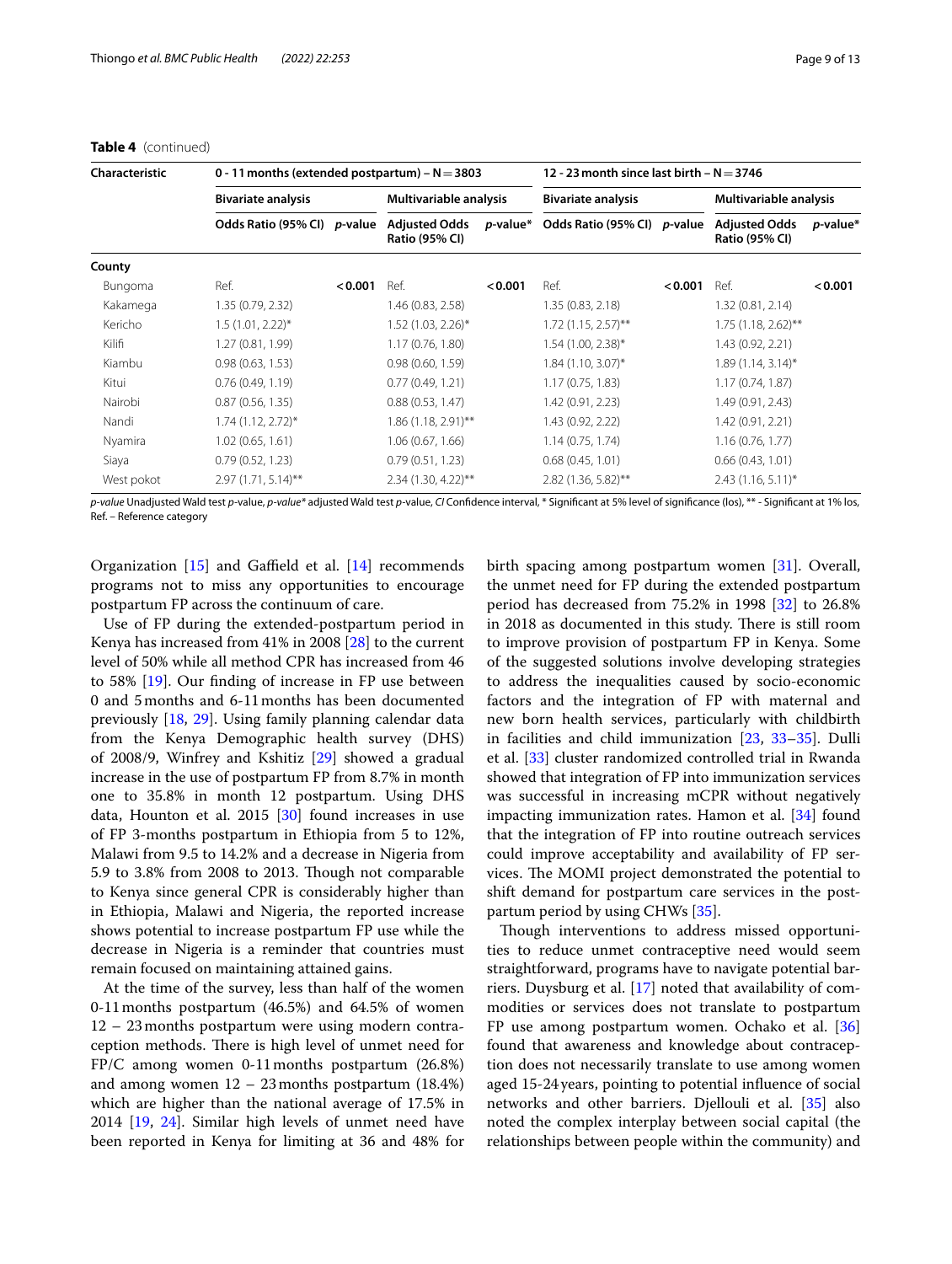<span id="page-9-0"></span>**Table 5** Bivariate and multivariate analysis of missed FP/C opportunity at the facility among women in the 0-11 months and 12-23months postpartum periods

| Characteristic            | 0 - 11 months (extended postpartum) – $N = 3016$ |       |                                               | 12 - 23 month since last birth – $N = 2782$ |                             |       |                                        |          |
|---------------------------|--------------------------------------------------|-------|-----------------------------------------------|---------------------------------------------|-----------------------------|-------|----------------------------------------|----------|
|                           | <b>Bivariate analysis</b>                        |       | Multivariable analysis                        |                                             | <b>Bivariate analysis</b>   |       | Multivariable analysis                 |          |
|                           | Odds Ratio (95% CI) p-value                      |       | <b>Adjusted Odds</b><br><b>Ratio (95% CI)</b> | p-value*                                    | Odds Ratio (95% CI) p-value |       | <b>Adjusted Odds</b><br>Ratio (95% CI) | p-value* |
| Age group                 |                                                  |       |                                               |                                             |                             |       |                                        |          |
| $15 - 19$                 | Ref.                                             | 0.975 | Ref.                                          | 0.791                                       | Ref.                        | 0.488 | Ref.                                   | 0.313    |
| $20 - 24$                 | 1.07(0.80, 1.42)                                 |       | 1.14(0.83, 1.57)                              |                                             | 1.10(0.79, 1.55)            |       | 1.26 (0.88, 1.81)                      |          |
| $25 - 29$                 | 1.03(0.76, 1.38)                                 |       | 1.17(0.81, 1.67)                              |                                             | 0.90(0.64, 1.29)            |       | 1.03(0.69, 1.53)                       |          |
| $30 - 34$                 | 1.05(0.76, 1.46)                                 |       | 1.26 (0.84, 1.89)                             |                                             | 0.91(0.61, 1.34)            |       | 1.10 (0.68, 1.78)                      |          |
| $35 - 39$                 | 0.96(0.66, 1.41)                                 |       | 1.05(0.67, 1.67)                              |                                             | 0.98(0.65, 1.50)            |       | 1.22 (0.72, 2.07)                      |          |
| $40 - 45$                 | 0.83(0.46, 1.51)                                 |       | 0.87(0.43, 1.79)                              |                                             | 1.21(0.68, 2.17)            |       | 1.55 (0.82, 2.96)                      |          |
| $45 - 49$                 | 0.83(0.25, 2.72)                                 |       | 0.68(0.20, 2.26)                              |                                             | 0.70(0.30, 1.65)            |       | 0.71(0.27, 1.89)                       |          |
| <b>Marital Status</b>     |                                                  |       |                                               |                                             |                             |       |                                        |          |
| Never Married             | Ref.                                             | 0.228 | Ref.                                          | 0.656                                       | Ref.                        | 0.598 | Ref.                                   | 0.641    |
| Married/In a union        | 0.88(0.69, 1.11)                                 |       | 0.97(0.73, 1.30)                              |                                             | 0.95(0.72, 1.26)            |       | 0.95(0.67, 1.35)                       |          |
| Widowed/Divorced          | 0.63(0.36, 1.09)                                 |       | 0.76(0.41, 1.40)                              |                                             | 1.15(0.73, 1.81)            |       | 1.18 (0.71, 1.94)                      |          |
| Residence                 |                                                  |       |                                               |                                             |                             |       |                                        |          |
| Urban                     | Ref.                                             | 0.171 | Ref.                                          | 0.930                                       | Ref.                        | 0.188 | Ref.                                   | 0.676    |
| Rural                     | 1.19(0.93, 1.52)                                 |       | 1.01 (0.75, 1.36)                             |                                             | 0.84(0.64, 1.09)            |       | 0.94(0.71, 1.25)                       |          |
| <b>Education</b>          |                                                  |       |                                               |                                             |                             |       |                                        |          |
| No Education              | Ref.                                             | 0.344 | Ref.                                          | 0.393                                       | Ref.                        | 0.863 | Ref.                                   | 0.590    |
| Primary                   | $0.61$ (0.37, 0.99)*                             |       | 0.67(0.43, 1.04)                              |                                             | 0.99(0.57, 1.73)            |       | 1.02 (0.59, 1.78)                      |          |
| Technical/voca-<br>tional | 0.56(0.26, 1.20)                                 |       | 0.61(0.30, 1.22)                              |                                             | 0.71(0.31, 1.60)            |       | 0.60(0.25, 1.42)                       |          |
| Secondary                 | $0.58(0.35, 0.97)$ *                             |       | 0.63(0.39, 1.02)                              |                                             | 0.96(0.53, 1.73)            |       | 0.93(0.51, 1.70)                       |          |
| Higher                    | 0.58(0.33, 1.01)                                 |       | $0.57$ (0.32, 1.00)*                          |                                             | $0.92$ $(0.50, 1.70)$       |       | 0.94(0.51, 1.72)                       |          |
| <b>Wealth Quintile</b>    |                                                  |       |                                               |                                             |                             |       |                                        |          |
| Lowest                    | Ref.                                             | 0.196 | Ref.                                          | 0.139                                       | Ref.                        | 0.952 | Ref.                                   | 0.998    |
| Lower                     | $0.74$ (0.56, 0.98)*                             |       | 0.81(0.61, 1.07)                              |                                             | 0.91(0.69, 1.20)            |       | 0.96(0.73, 1.27)                       |          |
| Middle                    | $0.71$ (0.53, 0.96)*                             |       | 0.90(0.66, 1.22)                              |                                             | 0.95(0.71, 1.28)            |       | 1.00(0.75, 1.33)                       |          |
| Higher                    | $0.72$ (0.54, 0.97)*                             |       | 1.02(0.71, 1.46)                              |                                             | $1.01$ $(0.73, 1.40)$       |       | 0.95(0.68, 1.34)                       |          |
| Highest                   | 0.78(0.54, 1.12)                                 |       | 1.29 (0.82, 2.03)                             |                                             | 1.00(0.67, 1.50)            |       | 0.97(0.61, 1.55)                       |          |
| Parity                    |                                                  |       |                                               |                                             |                             |       |                                        |          |
| $1 - 2$                   | Ref.                                             | 0.039 | Ref.                                          | 0.019                                       | Ref.                        | 0.194 | Ref.                                   | 0.523    |
| $3 - 4$                   | $0.78$ (0.63, 0.96)*                             |       | $0.71$ (0.55, 0.92)**                         |                                             | 0.84(0.70, 1.02)            |       | 0.87(0.68, 1.12)                       |          |
| $5+$                      | 1.03(0.81, 1.32)                                 |       | 0.92(0.65, 1.30)                              |                                             | 0.88(0.68, 1.13)            |       | 0.85(0.59, 1.21)                       |          |
| <b>Sexually active</b>    |                                                  |       |                                               |                                             |                             |       |                                        |          |
| No                        | Ref.                                             | 0.762 | Ref.                                          | 0.952                                       | Ref.                        | 0.588 | Ref.                                   | 0.533    |
| Yes                       | 0.97(0.80, 1.18)                                 |       | 1.01(0.81, 1.25)                              |                                             | 0.94(0.75, 1.18)            |       | 1.10(0.82, 1.46)                       |          |
| Data collection round     |                                                  |       |                                               |                                             |                             |       |                                        |          |
| Jun/Jul 2014              | Ref.                                             | 0.021 | Ref.                                          | 0.004                                       | Ref.                        | 0.009 | Ref.                                   | 0.011    |
| Nov/Dec 2014              | 0.73(0.47, 1.12)                                 |       | 0.70(0.46, 1.07)                              |                                             | 0.77(0.47, 1.27)            |       | 0.77(0.47, 1.27)                       |          |
| Jun/Jul 2015              | 1.00(0.64, 1.58)                                 |       | 1.03(0.67, 1.60)                              |                                             | 0.55(0.35, 0.87)            |       | $0.54$ (0.35, 0.85)**                  |          |
| Nov/Dec 2015              | 0.62(0.38, 1.01)                                 |       | $0.61$ (0.39, 0.97)*                          |                                             | 0.46(0.28, 0.77)            |       | $0.45$ (0.27, 0.75)**                  |          |
| Nov/Dec 2016              | $0.62$ (0.41, 0.96)*                             |       | $0.56$ (0.36, 0.87)*                          |                                             | 0.56(0.37, 0.87)            |       | $0.61$ (0.39, 0.96)*                   |          |
| Nov/Dec 2017              | 0.77(0.50, 1.18)                                 |       | 0.72(0.47, 1.11)                              |                                             | 0.51(0.33, 0.78)            |       | 0.50 (0.32, 0.78)**                    |          |
| Nov/Dec 2018              | $0.53$ (0.35, 0.80)**                            |       | 0.49 (0.33, 0.74)**                           |                                             | 0.45(0.29, 0.71)            |       | 0.47 (0.29, 0.76)**                    |          |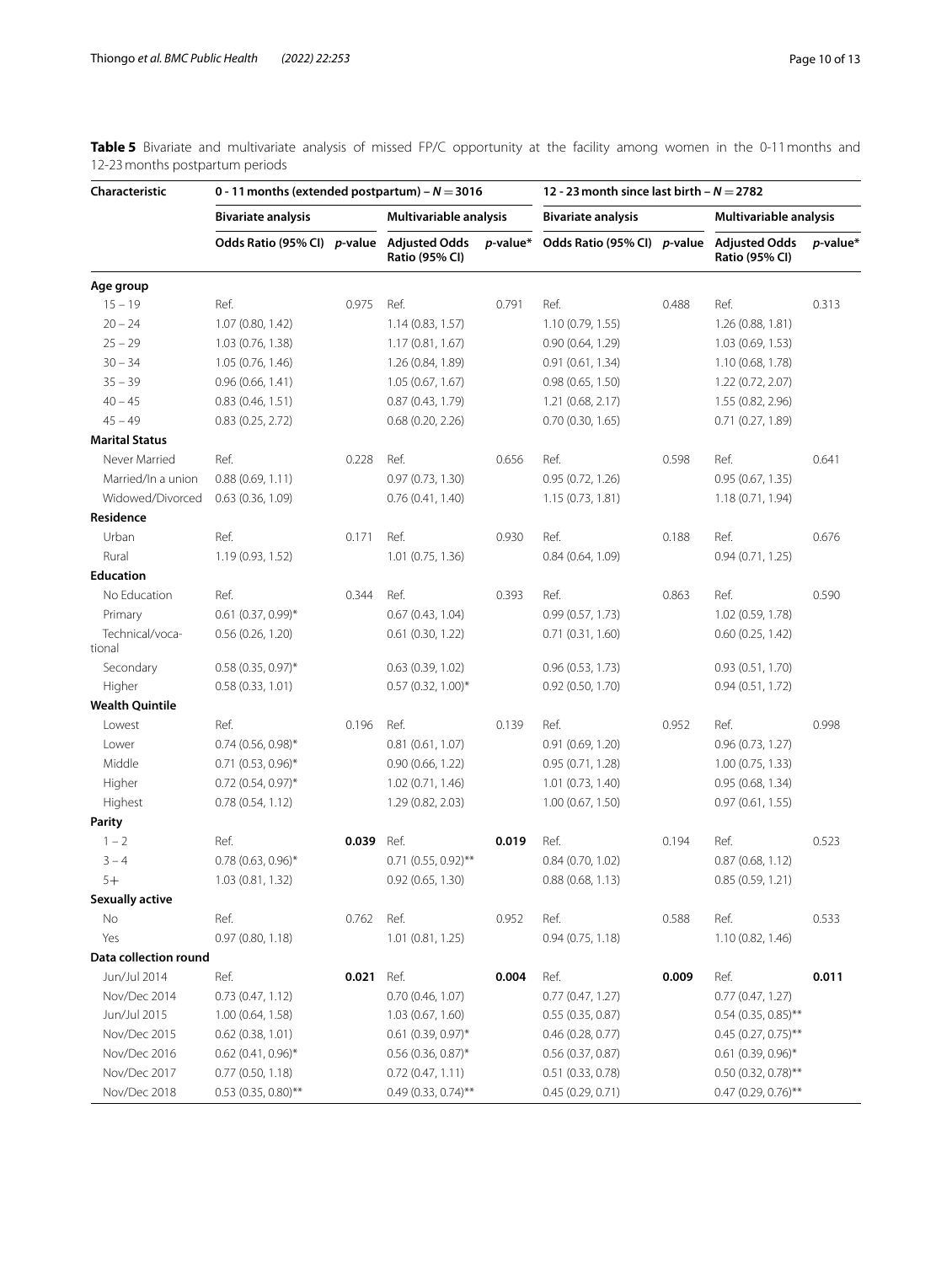## **Table 5** (continued)

| <b>Characteristic</b> | 0 - 11 months (extended postpartum) – $N = 3016$ |                 |                                               | 12 - 23 month since last birth – $N = 2782$ |                                      |                           |                                               |                        |
|-----------------------|--------------------------------------------------|-----------------|-----------------------------------------------|---------------------------------------------|--------------------------------------|---------------------------|-----------------------------------------------|------------------------|
|                       | <b>Bivariate analysis</b>                        |                 |                                               | Multivariable analysis                      |                                      | <b>Bivariate analysis</b> |                                               | Multivariable analysis |
|                       | Odds Ratio (95% CI)                              | <i>p</i> -value | <b>Adjusted Odds</b><br><b>Ratio (95% CI)</b> |                                             | p-value* Odds Ratio (95% CI) p-value |                           | <b>Adjusted Odds</b><br><b>Ratio (95% CI)</b> | <i>p</i> -value*       |
| County                |                                                  |                 |                                               |                                             |                                      |                           |                                               |                        |
| Bungoma               | Ref.                                             | < 0.001         | Ref.                                          | < 0.001                                     | Ref.                                 | 0.006                     | Ref.                                          | 0.011                  |
| Kakamega              | 1.15(0.66, 2.00)                                 |                 | 1.38 (0.78, 2.46)                             |                                             | 0.76(0.38, 1.52)                     |                           | 0.85(0.42, 1.7)                               |                        |
| Kericho               | $2.12(1.30, 3.45)$ **                            |                 | $2.04$ (1.25, 3.33)**                         |                                             | 2.45 (1.54, 3.90)                    |                           | $2.50(1.56, 4.01)$ **                         |                        |
| Kilifi                | $1.76(1.03, 3.00)$ *                             |                 | 1.55 (0.94, 2.56)                             |                                             | 1.79 (1.09, 2.95)                    |                           | 1.79 (1.08, 2.98)*                            |                        |
| Kiambu                | 1.13(0.66, 1.95)                                 |                 | 0.96(0.54, 1.71)                              |                                             | 1.72 (0.91, 3.25)                    |                           | 1.60(0.85, 3.00)                              |                        |
| Kitui                 | 0.84(0.50, 1.42)                                 |                 | 0.82(0.48, 1.40)                              |                                             | 1.33 (0.78, 2.27)                    |                           | 1.40 (0.80, 2.47)                             |                        |
| Nairobi               | 1.14(0.68, 1.90)                                 |                 | 0.89(0.50, 1.58)                              |                                             | 1.93 (1.16, 3.20)                    |                           | $1.80(1.04, 3.13)^{*}$                        |                        |
| Nandi                 | $2.81(1.70, 4.62)$ **                            |                 | 2.97 (1.79, 4.94)**                           |                                             | 2.00 (1.22, 3.26)                    |                           | $2.07(1.25, 3.43)$ **                         |                        |
| Nyamira               | 1.29 (0.75, 2.21)                                |                 | 1.34 (0.78, 2.29)                             |                                             | 1.34 (0.81, 2.20)                    |                           | 1.33 (0.80, 2.21)                             |                        |
| Siaya                 | 1.45 (0.88, 2.38)                                |                 | 1.46 (0.88, 2.43)                             |                                             | 1.46 (0.94, 2.24)                    |                           | 1.43 (0.91, 2.27)                             |                        |
| West Pokot            | $2.62$ (1.24, 5.56)*                             |                 | $2.40(1.12, 5.15)^*$                          |                                             | 2.10 (0.92, 4.77)                    |                           | $2.42$ (1.04, 5.64)*                          |                        |

*p-*value - Unadjusted Wald test *p-*value, *p-*value\* - adjusted Wald test *p-*value, CI – Confdence interval, \* - Signifcant at 5% level of signifcance (los), \*\* - Signifcant at 1% los, Ref. – Reference category

the development of bonding social capital to become a community norm allowing women to seek postpartum care services. A multipronged approach will be necessary if FP programs are going to capitalize on missed opportunities to reduce unmet contraceptive need. Among the many options to consider will be tapping into the potential of CHWs to be agents of social change and promote postpartum FP use [\[35\]](#page-12-12) and integration of postpartum FP into other services where capacity exists to ensure quality of primary services are not compromised [[33\]](#page-12-11).

There are some limitations which need to be considered when interpreting the data. By use of cross-sectional design, we were limited in our ability to examine whether reported missed opportunities resulted in unintended pregnancies. There is a risk of recall bias, particularly for women who delivered at the beginning of the 2-year reference period. Since only individual-level factors were examined in this study, it is possible that post-partum FP practice is infuenced by community-level factors that were not measured. For example, community norms about contraceptive use may positively or negatively infuence an individual's contraceptive behaviours. Additionally, being a household survey, there are no facility data which would have allowed determination of integration of FP and reproductive health services. There are strengths to this survey which include inclusion of a large sample of women, use of data collectors without medical training to reduce bias and real-time data collection with sufficient controls for quality assurance. In addition, pooled data from seven-rounds of survey were included. Necessary statistical adjustment including

svyset command in Stata designating the round number as a stratum were used to take care of clustering by round since the women included were not independently sampled.

# **Conclusion**

In conclusion, given the vulnerabilities of women during the extended postpartum period, programs specifcally addressing the needs of postpartum women need to be strengthened. Though Kenya is making progress meeting the needs of women who desire to use family planning, there is need for implementing innovative interventions to address missed opportunities during the extended postpartum period. Strengthening health systems, integrating service delivery for the postpartum period and promoting demand for postpartum contraception (PPC) through community interventions offer potential for success. Similarly, the fndings regarding high rates of unmet need, which are consistent across diferent locations in Kenya, point to the need for further research for interventions to improve access to family planning services. Using a longitudinal study will be useful to understand the context of the contacts as well as the quality the women have with HCW and CHW to maximize use of these opportunities to increase mCPR.

#### **Abbreviations**

AOR: Adjusted Odds Ratio; CHW: Community Health workers; DHS: Demographic and Health Survey; FP/C: Family Planning/Contraception; HCW: Health Care Workers; mCPR: Modern Contraceptive Prevalence Rate; PMA2020: Performance Monitoring and Accountability 2020; PPC: Postpartum Care.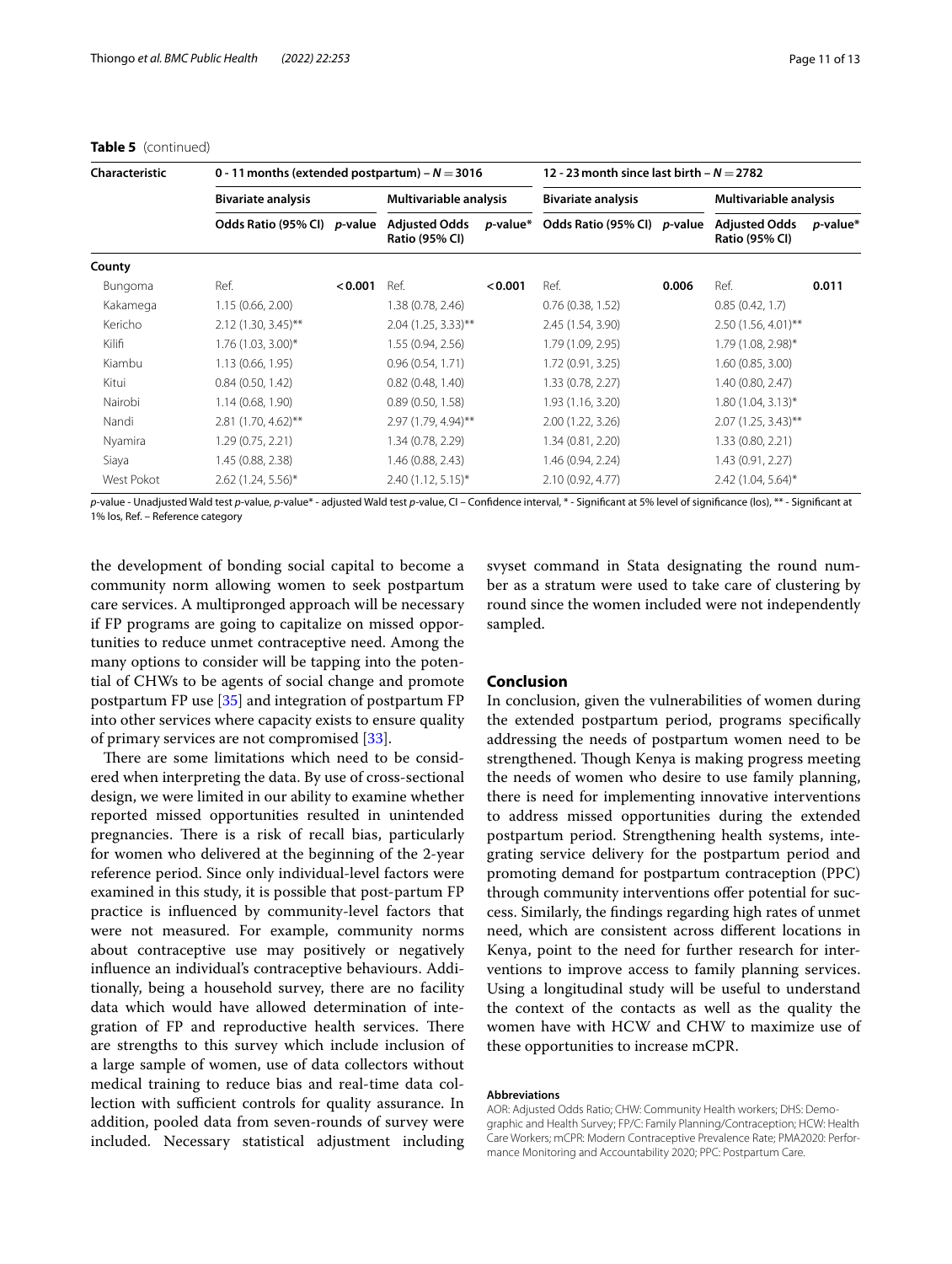# **Supplementary Information**

The online version contains supplementary material available at [https://doi.](https://doi.org/10.1186/s12889-022-12623-0) [org/10.1186/s12889-022-12623-0](https://doi.org/10.1186/s12889-022-12623-0).

<span id="page-11-18"></span>**Additional fle 1: Supplemental materials. Table 1.** Missed opportunities for FP/C counselling, FP use and unmet need for FP. **Figure 1.** Pictorial representation of missed opportunity defnition (All participants). **Figure 2.** Pictorial representation of missed opportunity defnition (Women in the extended postpartum period). **Figure 3.** Pictorial representation of missed opportunity defnition (Women 12-23 months post-delivery).

#### **Acknowledgements**

We would like to thank Philip Anglewicz from Johns Hopkins University for the ideas shared during the paper writing workshop and Nga'ng'a J from Kenya National Bureau of Statistics for all the technical support in confrmation of applied weights.

#### **Authors' contributions**

MNT and PBG proposed the idea, wrote the analysis plan, wrote the manuscript and supervised all the statistical analysis. MW analyzed the data. AT, LAZ, SR, MT and SA reviewed and critically revised the manuscript. All authors read and approved the fnal manuscript.

#### **Funding**

This work was supported by Bill & Melinda Gates Foundation grant number [xxx].

The funding body had no role in the design of the study, data collection, analysis, and interpretation of data and in writing the manuscript.

#### **Availability of data and materials**

The datasets generated during the study are publicly available from the PMA website ([https://www.pma2020.org/request-access-to-datasets\)](https://www.pma2020.org/request-access-to-datasets).

# **Declarations**

#### **Ethics approval and consent to participate**

Written informed consent was obtained for all participants and if subject was under 18 years, from a parent and/or legal guardian. Minors also gave assent. Ethical approval was provided by Kenyatta National Hospital/University of Nairobi ethical review committee (REF: P15/01/2014) and National Commission for Science, Technology and Innovation (REF: NACOSTI/P/14/0813/1676).

#### **Consent for publication**

Not applicable.

#### **Competing interests**

The authors declare that they have no competing interests.

#### **Author details**

<sup>1</sup> International Centre for Reproductive Health, Mombasa, Kenya. <sup>2</sup>Technical University of Mombasa, Mombasa, Kenya. <sup>3</sup> Department of Population, Family and Reproductive Health, Johns Hopkins Bloomberg school of Public Health, Baltimore, MD, USA. <sup>4</sup>Aga Khan University, Nairobi, Kenya.

#### Received: 30 December 2020 Accepted: 18 January 2022 Published online: 08 February 2022

#### **References**

- <span id="page-11-0"></span>1. Black RE, Levin C, Walker N, Chou D, Liu L, Temmerman M. Reproductive, maternal, newborn, and child health: key messages from Disease Control Priorities 3rd Edition. Lancet. 2016. [https://doi.org/10.1016/S0140-](https://doi.org/10.1016/S0140-6736(16)00738-8) [6736\(16\)00738-8](https://doi.org/10.1016/S0140-6736(16)00738-8) Accessed Nov 2020.
- <span id="page-11-1"></span>2. Temmerman M, Khosla R, Laski L, Mathews Z, Say L. Women's health priorities and interventions. BMJ. 2015;351:h4147. [https://doi.org/10.1136/](https://doi.org/10.1136/bmj.h4147) [bmj.h4147](https://doi.org/10.1136/bmj.h4147).
- <span id="page-11-2"></span>3. Kozuki N, Walker N. Exploring the association between short/long preceding birth intervals and child mortality: Using reference birth interval children of the same mother as comparison. BMC Public Health. 2013;13. <https://doi.org/10.1186/1471-2458-13-S3-S6>.
- <span id="page-11-3"></span>4. Ahmed S, Li Q, Liu L, Tsui AO. Maternal deaths averted by contraceptive use: An analysis of 172 countries. Lancet. 2012;380:111–25. [https://doi.](https://doi.org/10.1016/S0140-6736(12)60478-4) [org/10.1016/S0140-6736\(12\)60478-4.](https://doi.org/10.1016/S0140-6736(12)60478-4)
- 5. Canning D, Schultz TP. The economic consequences of reproductive health and family planning. Lancet. 2012;380:165–71. [https://doi.org/10.](https://doi.org/10.1016/S0140-6736(12)60827-7) [1016/S0140-6736\(12\)60827-7](https://doi.org/10.1016/S0140-6736(12)60827-7).
- <span id="page-11-4"></span>6. Sully EA, Biddlecom A, Darroch JE, Riley T, Ashford LS, Lince-Deroche N, et al. Adding it up: investing in sexual and reproductive health 2019. New York: Guttmacher Institute; 2020. [https://www.guttmacher.org/report/](https://www.guttmacher.org/report/adding-it-upinvesting-in-sexual-reproductive-health-2019) [adding-it-upinvesting-in-sexual-reproductive-health-2019](https://www.guttmacher.org/report/adding-it-upinvesting-in-sexual-reproductive-health-2019). Accessed Nov 2020
- <span id="page-11-5"></span>7. Conde-Agudelo A, Rosas-Bermúdez A, Kafury-Goeta AC. Birth spacing and risk of adverse perinatal outcomes: a meta-analysis. J Am Med Assoc. 2006;295:1809–23. [https://doi.org/10.1001/jama.295.15.1809.](https://doi.org/10.1001/jama.295.15.1809)
- <span id="page-11-6"></span>8. Rutstein SO. Further evidence of the effects of preceding birth intervals on neonatal, infant, and under-fve-years mortality and nutritional status in developing countries. Evid Demograph Health Surveys. 2008; [https://](https://dhsprogram.com/pubs/pdf/WP41/WP41.pdf) [dhsprogram.com/pubs/pdf/WP41/WP41.pdf.](https://dhsprogram.com/pubs/pdf/WP41/WP41.pdf) Accessed Nov 2020.
- <span id="page-11-7"></span>9. Grisaru-Granovsky S, Gordon ES, Haklai Z, Samueloff A, Schimmel MM. Efect of interpregnancy interval on adverse perinatal outcomes - a national study. Contraception. 2009;80:512–8. [https://doi.org/10.1016/j.](https://doi.org/10.1016/j.contraception.2009.06.006) [contraception.2009.06.006.](https://doi.org/10.1016/j.contraception.2009.06.006)
- <span id="page-11-8"></span>10. Defranco EA, Seske LM, Greenberg JM, Muglia LJ. Infuence of interpregnancy interval on neonatal morbidity. Am J Obstet Gynecol. 2015;212:386.e1–9. <https://doi.org/10.1016/j.ajog.2014.11.017>.
- 11. World Health Organization (WHO). Report of a WHO Technical Consultation on Birth Spacing. vol. 13: WHO 2007. p. 2005. [https://apps.who.int/](https://apps.who.int/iris/bitstream/handle/10665/69855/WHO_RHR_07.1_eng.pdf?sequence=1&ua=1) [iris/bitstream/handle/10665/69855/WHO\\_RHR\\_07.1\\_eng.pdf?seque](https://apps.who.int/iris/bitstream/handle/10665/69855/WHO_RHR_07.1_eng.pdf?sequence=1&ua=1) nce=1&ua=1. Accessed Nov 2020
- <span id="page-11-13"></span>12. [Chersich MF, K](https://apps.who.int/iris/bitstream/handle/10665/69855/WHO_RHR_07.1_eng.pdf?sequence=1&ua=1)ley N, Luchters SMF, Njeru C, Yard E, Othigo MJ, et al. Maternal morbidity in the frst year after childbirth in Mombasa Kenya; a needs assessment. BMC Pregnancy Childbirth. 2009;9:51. [https://doi.org/](https://doi.org/10.1186/1471-2393-9-51) [10.1186/1471-2393-9-51.](https://doi.org/10.1186/1471-2393-9-51)
- <span id="page-11-9"></span>13. Zhu BP, Haines KM, Le T, McGrath-Miller K, Boulton ML. Efect of the interval between pregnancies on perinatal outcomes among white and black women. Am J Obstet Gynecol. 2001;185:1403–10. [https://doi.org/](https://doi.org/10.1067/mob.2001.118307) [10.1067/mob.2001.118307.](https://doi.org/10.1067/mob.2001.118307)
- <span id="page-11-10"></span>14. Gaffield ME, Egan S, Temmerman M. It's about time: WHO and partners release programming strategies for postpartum family planning. Glob Health Sci Pract. 2014;2(1):4–9. <https://doi.org/10.9745/GHSP-D-13-00156> eCollection 2014 Feb.
- <span id="page-11-14"></span>15. Cleland J, Conde-Agudelo A, Peterson H, Ross J, Tsui A. Contraception and health. Lancet. 2012;380:149–56. [https://doi.org/10.1016/S0140-](https://doi.org/10.1016/S0140-6736(12)60609-6) [6736\(12\)60609-6.](https://doi.org/10.1016/S0140-6736(12)60609-6)
- 16. Conde-Agudelo A, Rosas-Bermudez A, Castaño F, Norton MH. Efects of birth spacing on maternal, perinatal, infant, and child health: a systematic review of causal mechanisms. vol. 43; 2012. [https://doi.org/10.1111/j.](https://doi.org/10.1111/j.1728-4465.2012.00308.x) [1728-4465.2012.00308.x](https://doi.org/10.1111/j.1728-4465.2012.00308.x).
- <span id="page-11-11"></span>17. Duysburgh E, Kerstens B, Kouanda S, Kaboré PC, Belemsaga Yugbare D, Gichangi P, et al. Opportunities to improve postpartum care for mothers and infants: Design of context-specifc packages of postpartum interventions in rural districts in four sub-Saharan African countries. BMC Pregnancy Childbirth. 2015;15. [https://doi.org/10.1186/s12884-015-0562-8.](https://doi.org/10.1186/s12884-015-0562-8)
- <span id="page-11-12"></span>18. William W, Rakesh K. Use of Family Planning in the Postpartum Period. DHS Comparative Reports No. 36. Rockville: ICF International. [https://](https://dhsprogram.com/pubs/pdf/CR36/CR36.pdf) [dhsprogram.com/pubs/pdf/CR36/CR36.pdf](https://dhsprogram.com/pubs/pdf/CR36/CR36.pdf). Accessed Nov 2020
- <span id="page-11-15"></span>19. Kenya National Bureau of Statistics (KNBS). Kenya demographic and health survey 2014. Chapter 9. Calverton: KNBS and ICF Macro; 2015. [https://www.dhsprogram.com/pubs/pdf/FR308/FR308.pdf.](https://www.dhsprogram.com/pubs/pdf/FR308/FR308.pdf) Accessed Nov 2020
- <span id="page-11-16"></span>20. Botfeld JR, Tulloch M, Contziu H, Phipps H, Bateson D, Wright SM, et al. Contraception provision in the postpartum period: Knowledge, views and practices of midwives. Women Birth. 2021;34(1):e1–6. [https://doi.org/](https://doi.org/10.1016/j.wombi.2020.07.013) [10.1016/j.wombi.2020.07.013.](https://doi.org/10.1016/j.wombi.2020.07.013)
- <span id="page-11-17"></span>21. Yugbaré Belemsaga D, Bado A, Goujon A, Duysburgh E, Degomme O, Kouanda S, et al. A cross-sectional mixed study of the opportunity to improve maternal postpartum care in reproductive, maternal, newborn,